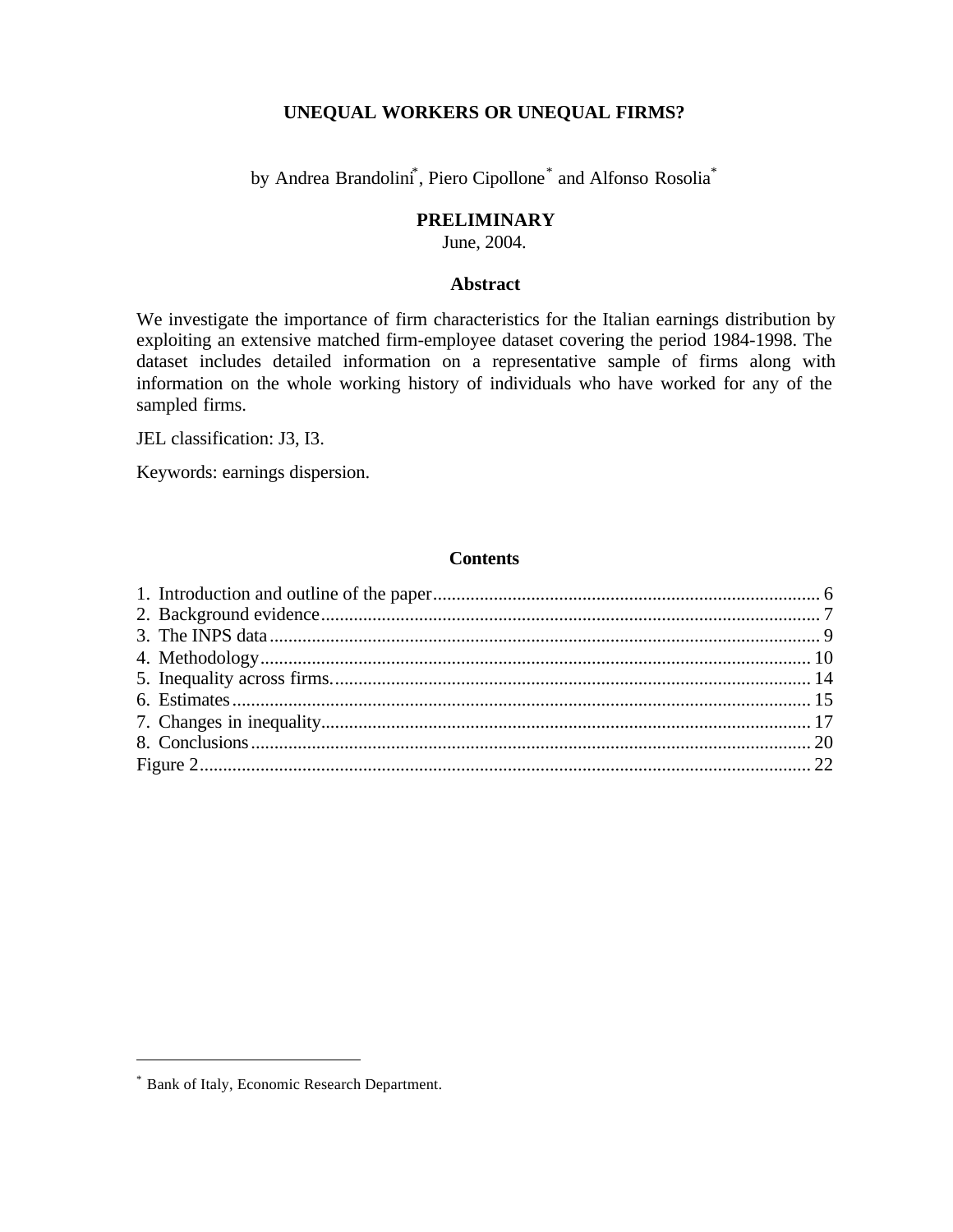# **1. Introduction and outline of the paper**<sup>1</sup>

l

Studies on the structure and evolution of inequality typically focus on changes in the distribution on workers characteristics and, possibly, changes over time in returns to those characteristics (e.g. Juhn et al, 1993; DiNardo et al, 1996) due to both market reaction to relative scarcity and changes in the labour market institution (Lee 1999, Teulings 2002, Manacorda 2000).

Yet, another potential source of changes in inequality is the composition of the pool of firms in a country. Abowd, Kramarz and Margolis (1999) have extensively documented a high degree of heterogeneity as concerns systematic differences across observationally similar firms. Yet, in their analysis these differences are held fixed over time and affect all wages paid by the firm equally. We push the argument a step further and investigate the possibility that *marginal* returns to workers' skills may differ across firms and its consequences for the observed distribution of earnings. [UNDERLYING THEORY: a) Saint-Paul, Kremer, Maskin-Kremer; b) Acemoglu, Acemoglu-Pischke (search and sorting); c) Jovanovic; d) Allocation of talents; e) optimal incentives, separating equilibria; f) efficiency wages(?)]

We investigate the importance of firm characteristics for the Italian earnings distribution by exploiting an extensive matched firm-employee dataset covering the period 1986-1998. The dataset includes detailed information on a representative sample of firms along with information on the whole working history of individuals who have worked for any of the sampled firms.

We estimate firm-level wage equations in order to establish how much of the wage inequality can be attributed in each year to the heterogeneity across firms of the returns to standard worker characteristics (experience, tenure, etc.), along with the influence of other standard sources of inequality (e.g. distribution of workers' characteristics). The rich information set on firm characteristics allows us to link these firm-level *prices* to firm

<sup>&</sup>lt;sup>1</sup> Corresponding author: Alfonso Rosolia, e-mail: alfonso.rosolia@bancaditalia.it. The views expressed herein are those of the authors and do not necessarily reflect those of the Bank of Italy.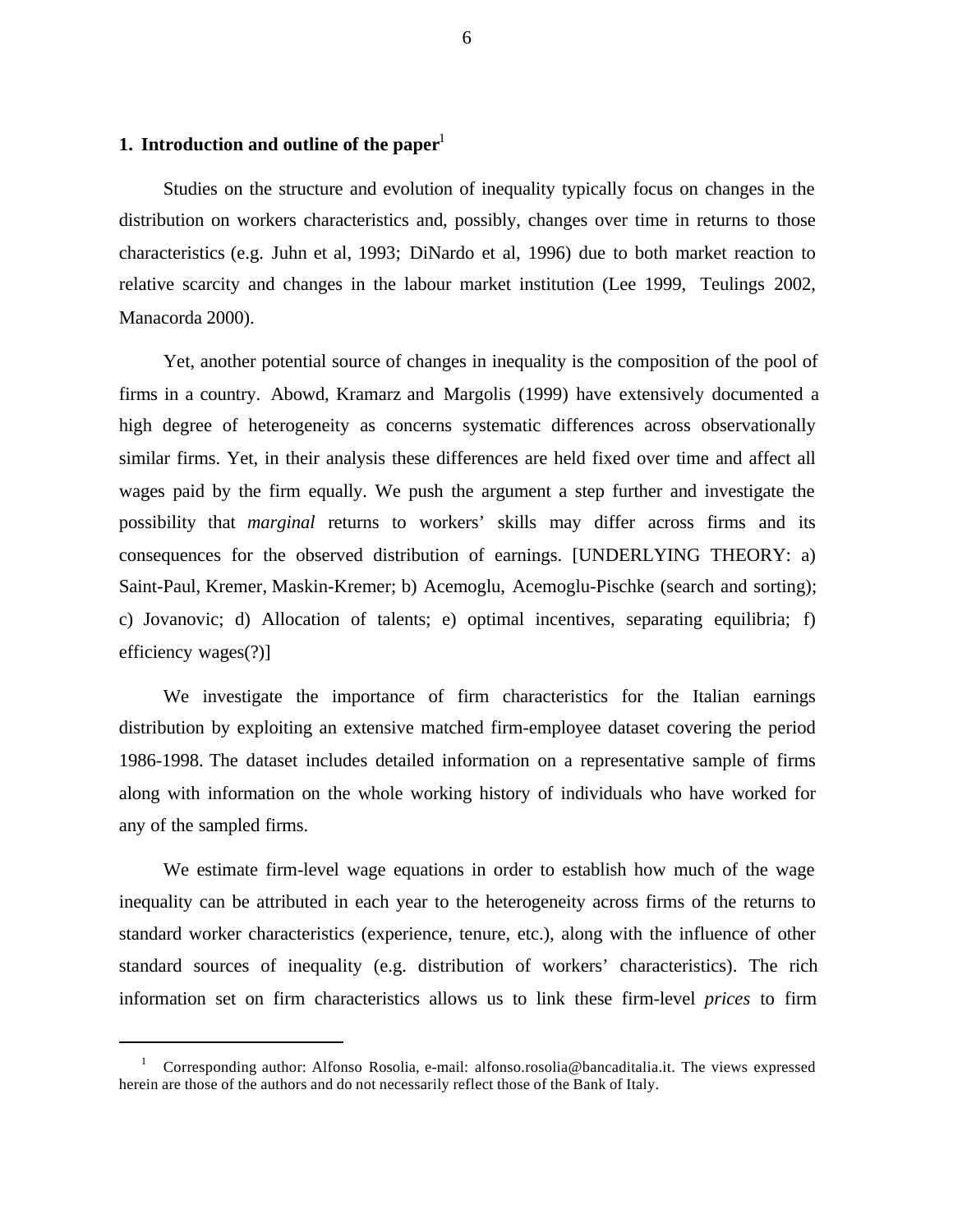features. We are thus able to further explain how much of the change in inequality is due to structural processes affecting the Italian economy such as the downsizing of manufacturing businesses, capital deepening, markets liberalisation, etc.

The paper is organised as follows. In section 2 we present some background evidence on the changes in the overall earnings distribution. In section 3 we describe our database. We then turn to an illustration of the methodology in Section 4. Section 5 introduces some evidence on the evolution of inequality on the side of firms. Estimates are presented in section 6. Section 7 concludes.

## **2. Background evidence**

l

The evolution of the earnings dispersion in Italy over the period 1977-1998 is discussed by Brandolini et al. (2002) on the basis of the micro-data of the Historical Archive (HA) of the Bank of Italy's Survey of Household Income and Wealth (SHIW).<sup>2</sup> *Real monthly net earnings* are calculated by dividing total earnings, net of taxes and social security contributions, by the number of months worked in the year in each job and deflating by the consumer price index for the population as a whole. Earnings refer to all *primary* job positions, excluding *secondary* job positions, i.e. the jobs that people may have in addition to their main occupation as employees or self-employed. In this section, we summarise the evidence gathered by Brandolini et al. (2002) and we update their results to 2002.

Between 1977 and 1989, both mean and median real monthly net earnings rose by 1.8 per cent per year; from 1989 to 2002 the mean declined by around 0.5 per cent per year, and the median by 1 per cent (Figure 1, upper panel). Some of the reduction in the 1990s was due to the spread of part-time work, as is shown by the smaller drop in monthly earnings of full-time employees. Data on gross wages are not available in the SHIW, but a rough

<sup>&</sup>lt;sup>2</sup> Details about the structure and quality of the survey are provided in the appendix of Brandolini et al. (2002). The use of micro-data from a household survey like the SHIW to study earnings dispersion has many problems: the pattern of non-responses may alter the representativeness of the sample; earnings may be underreported, or not reported at all; earnings are recorded net of taxes and social security contributions; sample size is relatively small and some segments of the labour market may be insufficiently covered. The SHIW is however the only source of individual data that allows us to measure the changes in the *whole* Italian wage distribution consistently over a long period of time.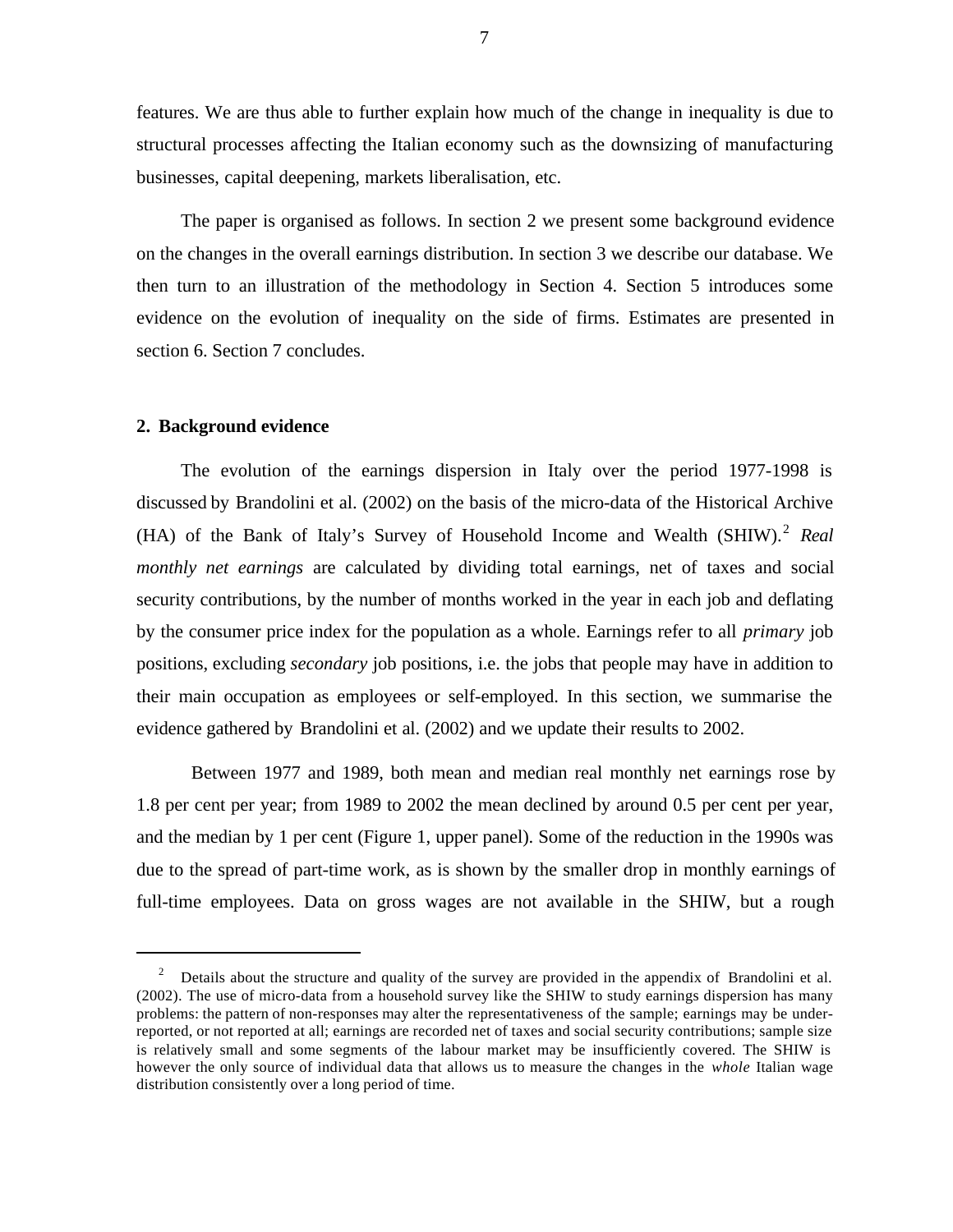comparison with the national accounts suggests that some of the fall in net earnings in the 1990s may have been caused by the rising fiscal burden. The basic message is that the steady rise in the 1980s was replaced by an enduring fall of real after-tax labour incomes in the following decade.

The overall earnings dispersion, as measured by the Gini index,  $3$  shows a narrowing during the 1980s, somewhat stronger at the beginning, a sharp widening in the early 1990s and substantial stability between 1993 and 2002. The decile ratio, i.e. the ratio of the 90th percentile to the 10th percentile, shares this same pattern, though its increase start in 1989. The intensity of changes and year-to-year variations may differ, but this pattern broadly describes the evolution of earnings inequality in the main sub-groups of the population: fulltime employees, both male and female salaried workers, both residents in the North and in the South. This picture must be rectified for prime-age non-agricultural male workers employed throughout the whole year, for whom the tendency towards greater inequality emerged in the mid-1980s, although in a less extreme form. This asymmetry between core employment and the full sample indicates that the relevant changes were concentrated among workers at the margins of the labour market.

The long phase of diminishing earnings inequality that ended in the 1980s is largely confirmed by the other scattered evidence available, including the information on wage differentials provided in national accounts (see Sestito, 1992; Erickson and Ichino, 1995; Brandolini, 2000). There is also a fairly general consensus that this phase dates back to the late 1960s and early 1970s, the post-war period in which industrial conflict was at its highest. In those years, bargaining power shifted sharply in favour of workers and their strongly egalitarian demands, such as equal (lump-sum) pay raises for all workers regardless of grade (e.g. Regalia, Regini and Reyneri, 1978; Erickson and Ichino, 1995). Later on, these demands translated into the 1975 reform of the wage indexation mechanism, which granted a flat-sum wage increase for each percentage point rise in the cost-of-living index. Until early 1980s, the operation of this mechanism in the presence of double-digit inflation rates

l

<sup>3</sup> The Gini index is defined as one-half of the arithmetic average of the absolute values of difference between all pairs of monthly earnings divided by their mean; it ranges between 0 (perfect equality) and 1 (maximum inequality).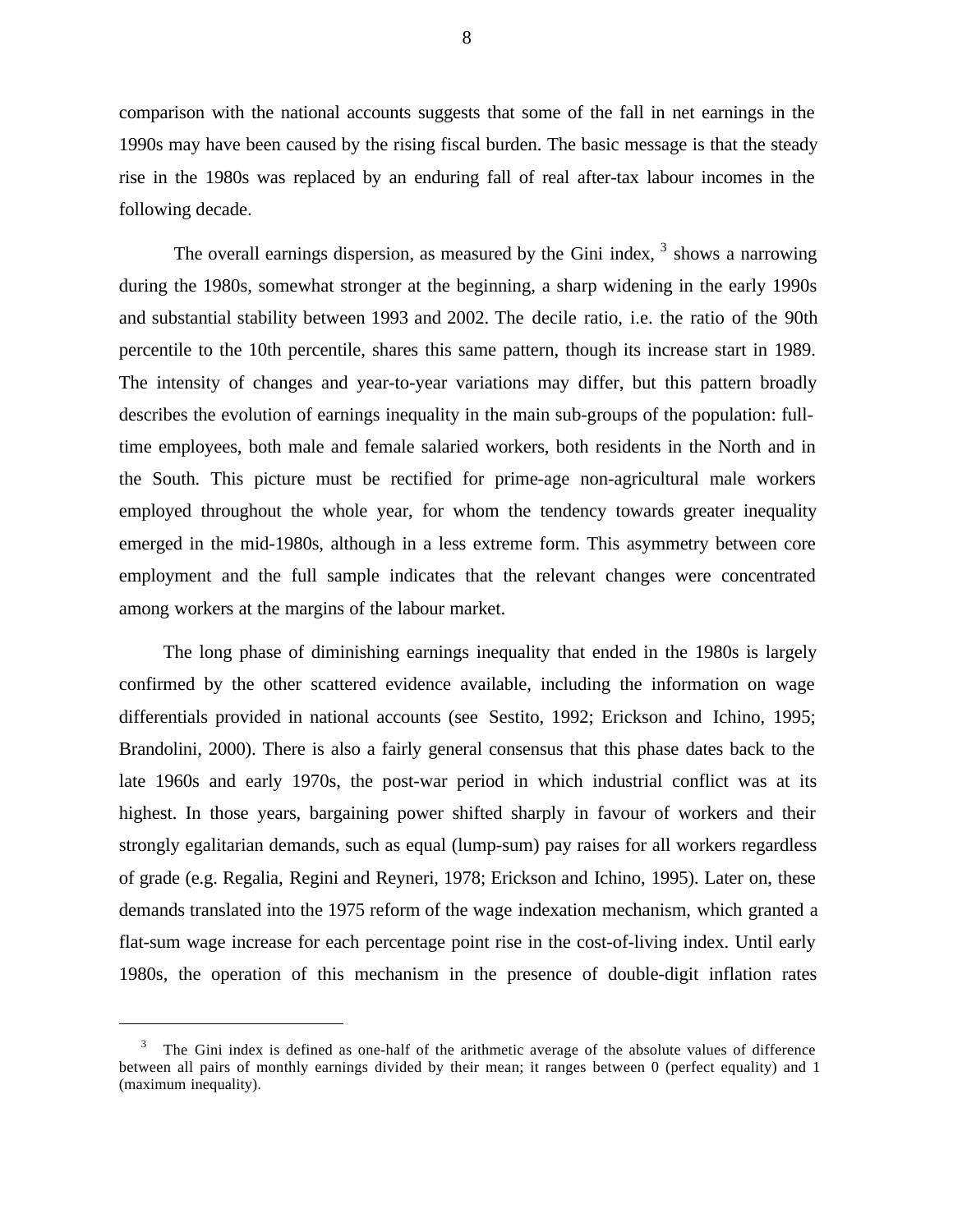imparted a strong egalitarian push to the evolution of the earnings structure, which was only partially compensated by decentralised bargaining. On the basis of evidence up to 1991, Erickson and Ichino (1995, p. 298) concluded that "the overall picture of Italy … is of a country with a compressed wage structure that is not yet undergoing the rapid decompression experienced elsewhere during the 1980s".

The severe political and economic crisis of the early 1990s saw the number of resident employees, as measured in the national accounts, plummet by 670,000, or 4.0 per cent, in the fourth quarter of 1993 from the historical peak recorded in the second quarter of 1992. As is shown above, this drop in employment was accompanied by a substantial widening of wage spreads. In the rest of the 1990s, inequality did not revert to the low levels of the previous decade and, if anything, it showed a tendency to increase further.

The economic crisis as well as concomitant institutional changes may have unleashed a decompression of the wage structure, originating in factors already at work in other advanced countries. Manacorda (2000), for instance, argues that a tendency comparable in amplitude to that experienced in the United States was latent since the early 1980s but failed to emerge because of the egalitarian wage indexation mechanism. Descriptive evidence hinting at a weakening of egalitarian demands during the 1980s is summarised by Regalia and Regini (1996, pp. 823-6), who report that, in the manufacturing sector, performancerelated premia and individual bonuses gradually spread, with the support of unions, through bargaining agreements at company level. After 1994, the phasing-out of contribution relief for southern firms could partly account for the return to wider geographical differentials: some firms may have been able to transfer part of the higher labour cost burden onto the most vulnerable workers, reducing their net earnings. A further factor in the 1990s may have been the spread of part-time and fixed-term employment contracts. In any case, our evidence suggests that changes in the wage structure mostly affected marginal employees, or those at the bottom of the wage scale.

## **3. The INPS data**

The administrative databases of the National Social Security Institute (INPS) provide precise figures on pre-tax earnings and a few individual characteristics since the mid-1970s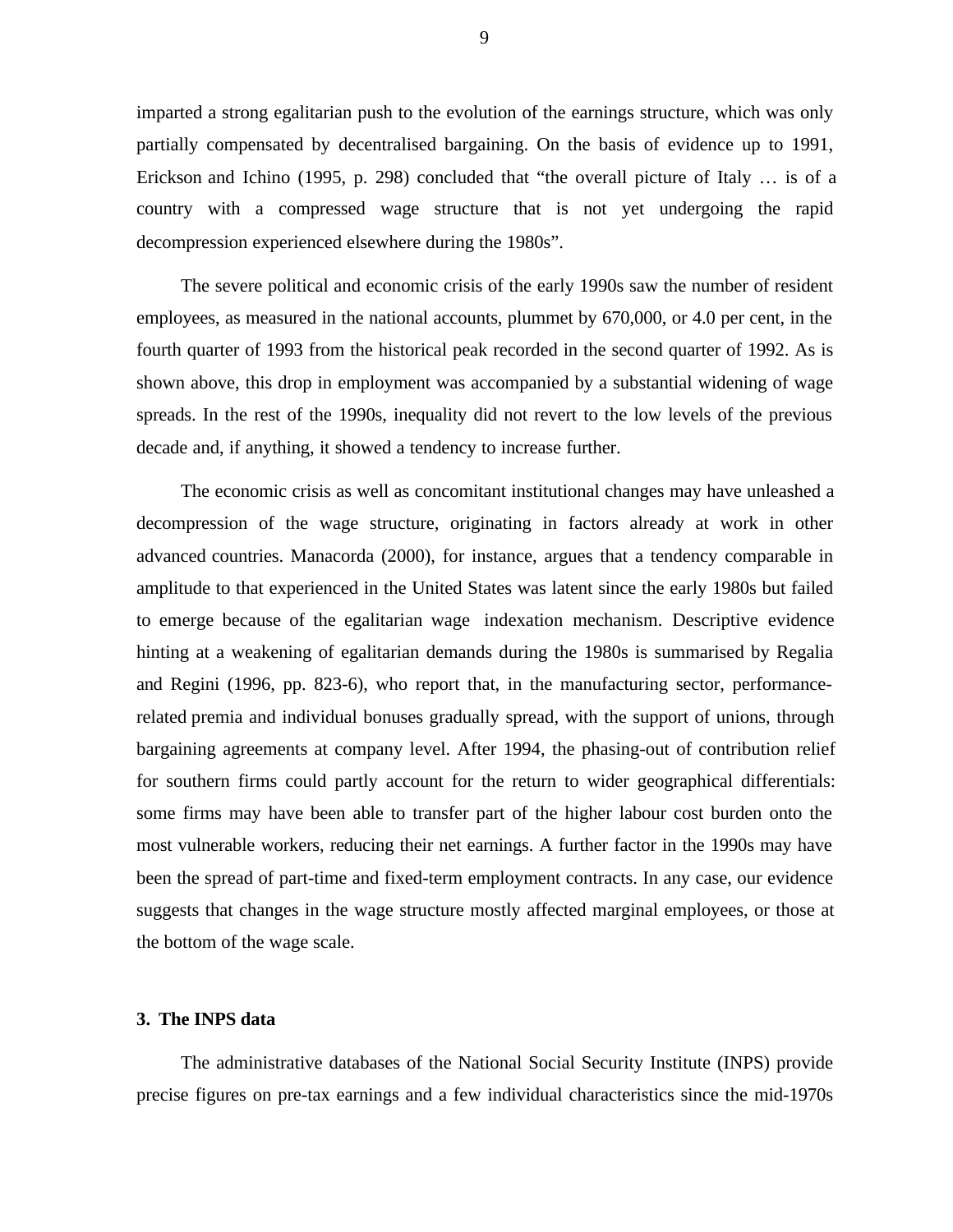for employees in the private sector who comply with the social security regulations (with the exclusion of certain employees at the managerial level); some characteristics of the firm where a worker is employed may be also available from the archive on employers. These data have been extensively used in recent years (e.g. Casavola, Cipollone and Sestito, 1999).

In our analysis, we use a special sample selected from the INPS archives. In particular, we have extracted from those archives the records concerning all workers who have been employed at any of about 1500 manufacturing firms surveyed every year by the Bank of Italy's Survey of Manufacturing Industry (SMI). This survey is very useful to our purposes since it collects detailed information on firm performance and decisions (sales, profits, liabilities, investment expenditure, number of plants, proprietary structure, etc.). Merging these two datasets provides us with the characteristics and individual weekly earnings of each worker employed at any of these firms over the period 1980-1997.

Figures 5 and 6 report, respectively, the evolution of log earnings variance over the period 1980-1997 and the log earnings densities in the first and last year of the sample.

In the next section we illustrate how we use these data to decompose the variance of the earnings distribution.

# **4. Methodology**

Decomposition of wage (*w*) variance often relies on modelling the wage with a standard mincerian equation

$$
(1) \ w_{ilt} = X_{ilt} \boldsymbol{b}_t + \boldsymbol{e}_{ilt}
$$

where *i* stands for individual, *l* for firm and *t* for time. Therefore,  $w_{ilt}$  is the wage of worker *i* in firm *l* at time *t*,  $X_{i l t}$  are her (possibly time-varying) characteristics and  $\mathbf{b}_t$  is the (vector of) returns to those characteristics at time *t*. Exploiting the orthogonality of OLS residuals to the information set (the X), the cross sectional variance (time *t* variance) can be decomposed into an explained and unexplained component

(2) 
$$
V_t(w_{it}) = \sum_i w_{itt}[(X_{it} - \overline{X}_t)b_t]^2 + \sum_i w_{itt}[u_{itt}]^2
$$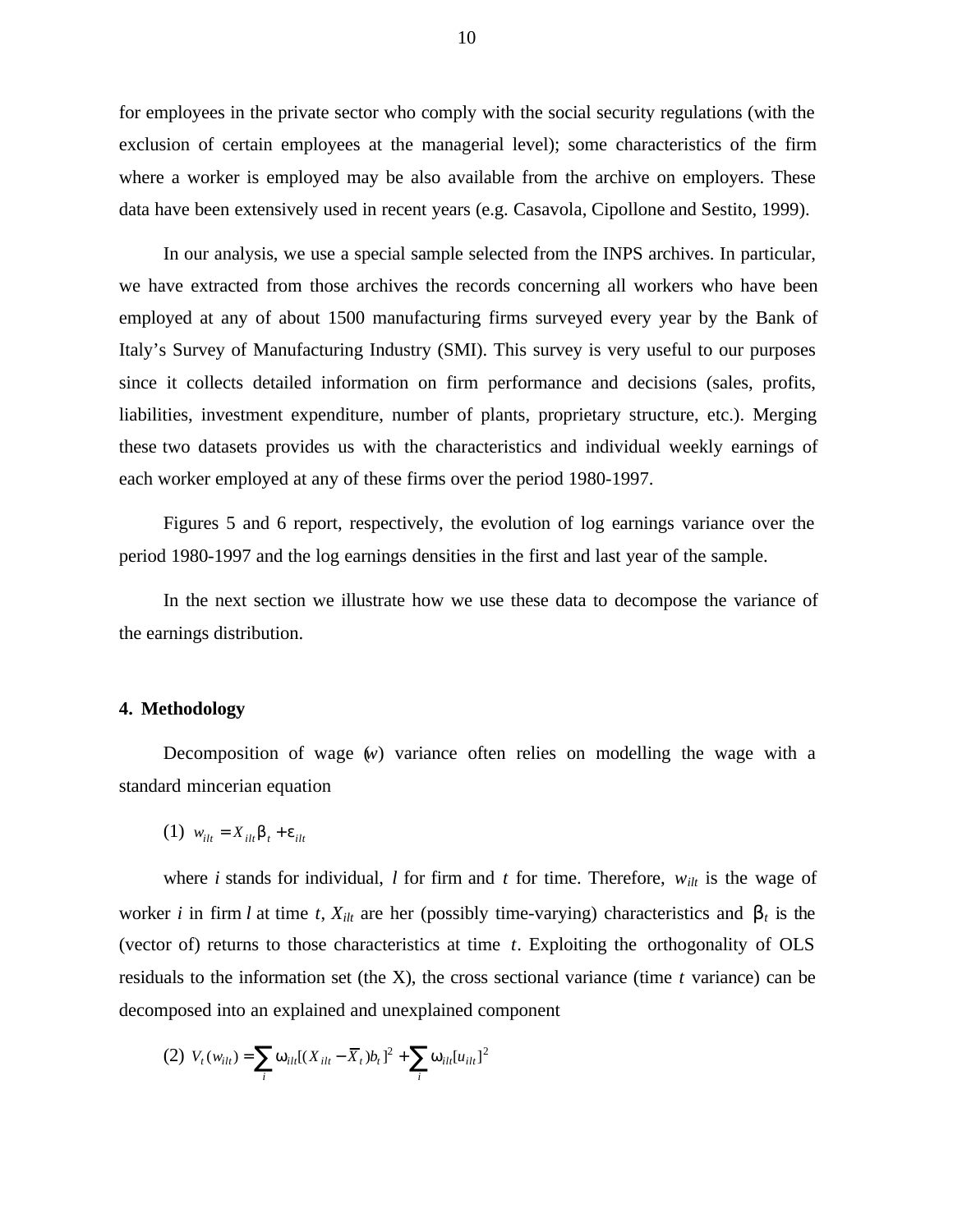where  $b_t$  and  $u_{i l t}$  are the OLS estimates for  $b_t$  for  $e_{i l t}$  and,  $\overline{X}_t$  is the (row vector of) grand means,  $w_{ilt} = \frac{p}{\sum_{i=1}^{n} p_{ilt}}$ *i ilt*  $i_{lt} = \frac{p_{ilt}}{\sum p}$  $w_{i} = \frac{p_{i l t}}{\sum_{i} p_{i l t}}$  are the standardised weights ( $p_{i l t}$  being the elementary weight). The first

component represents the part of the cross sectional variance that is explained by the variability of the observed characteristics while the second term accounts for the unexplained variance. This regression based approach to the variance decomposition easily maps into the standard between –within framework: given a definition of group - say firms – the above variance can be rewritten as

$$
(3) V_t(w_{ilt}) = \sum_l w_{lt}[(\overline{X}_{lt} - \overline{X}_t)b_t]^2 + \sum_l w_{lt}[\overline{u}_{lt} - \overline{u}_t]^2 + \sum_i w_{ilt}[(X_{ilt} - \overline{X}_{lt})b_t]^2 + \sum_i w_{itt}[u_{ilt} - \overline{u}_{lt}]^2
$$

 where the first and the second addendum are the across firms variance, the third and the fourth are the within firm components; the first and the third are the explained components the second and the fourth the unexplained. The overall variance depends on the distribution across firms of the average observable characteristics, on the within firms characteristics of both observable and unobservable, and on their prices.

The contribution of these components to the evolution over time of the overall cross sectional dispersion of wages can be evaluated by constructing appropriate counterfactual variances. For example, the effect of changes between two periods t and s in the prices  $b_t$  on the total variance can be appreciated by means of a counterfactual variance in which all components are held at their value at time *t* and prices are set at their *s* value:

$$
(4) \quad V_t^s(w_{ilt}) = \sum_l w_{lt}[(\overline{X}_{lt} - \overline{X}_t)b_s]^2 + \sum_l w_{lt}[\overline{u}_{lt} - \overline{u}_t]^2 + \sum_i w_{it}[(X_{ilt} - \overline{X}_{lt})b_s]^2 + \sum_i w_{it} [u_{it} - \overline{u}_{lt}]^2. \text{ In the}
$$

same spirit one can examine the effects of changes in the within firms distribution of both observable and unobservable characteristics or in the across firm averages.

These decomposition techniques are largely used in the literature. Lemieux (2003) shows how they can be unified under an encompassing framework that relies on finding out the appropriate weighting scheme.

However a crucial building block of these techniques is the estimation of the wage equation. The statistical importance and the economic interpretation of the variance components impinges on the estimation of the prices *bt*.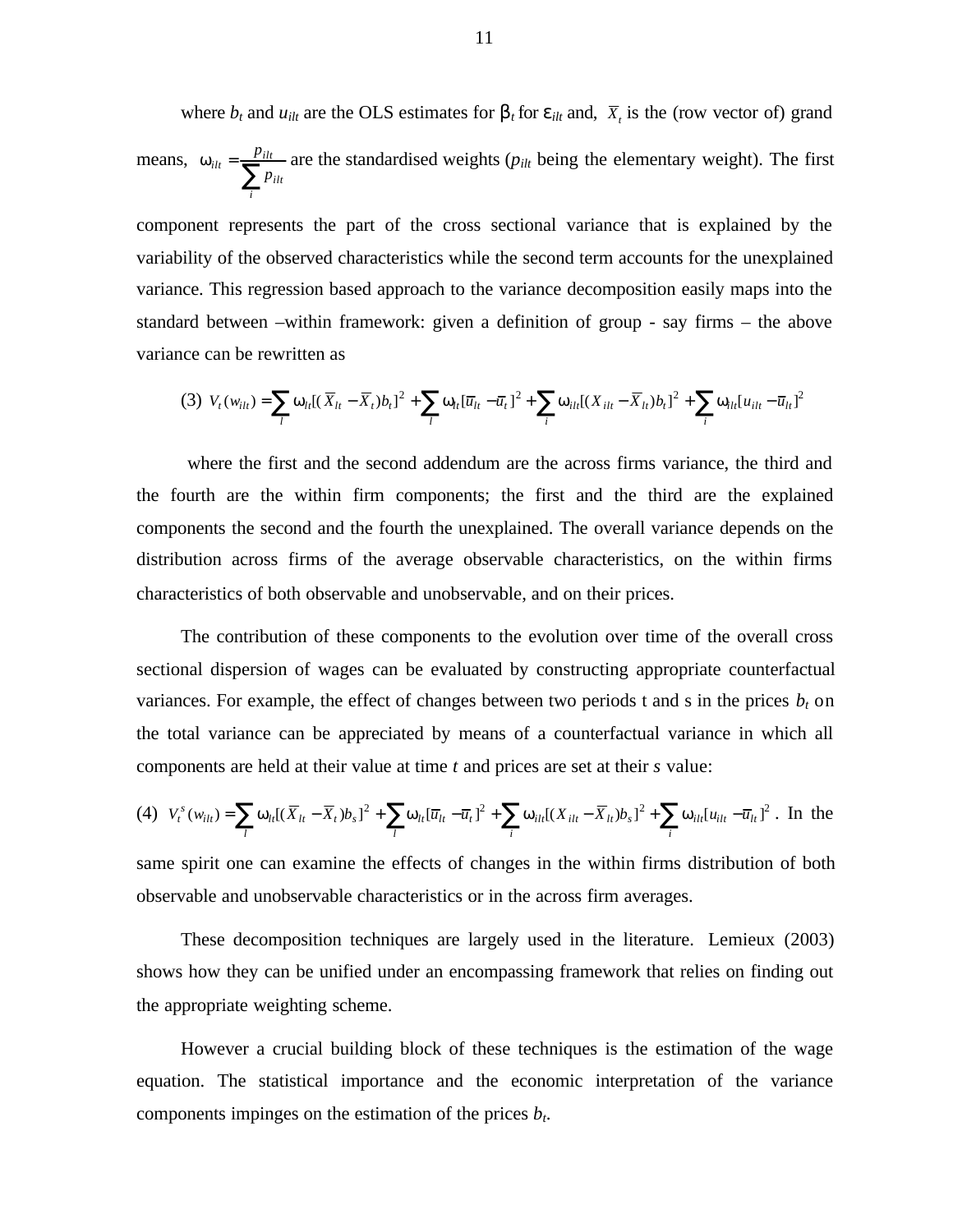Standard mincerian equations usually do not account for two important sources of variability in wages: individual effects and firms effects. Omitting these controls would have no effects on the estimation of the price vector as long as they are orthogonal to observed characteristics. In this special case more variance would be loaded onto the unobserved component.

However if firm or individual effects are correlated with observable characteristics the OLS estimates of the price vector are biased and the contribution of the changes in the prices to the overall variance evolution might be unreliable.

 An additional source of variability comes from the fact that prices can vary across firms. Mean preserving shifts in this distribution would not be detected in a decomposition of wage variance that takes prices as homogeneous across firm.

Most of this limitations come from the fact that the information available to researchers is limited to cross sections of workers. In this type of setting workers and most firms are observed only once. Only large firms have the chance of being sampled more than once limiting the scope for fixed effects. Our data set is a sample of firms and we have the whole history of all workers ever transited in one of them. Therefore at any point in time we have information on all workers in the sampled firms. This allows us to estimate a firm specific time varying price for both observable and unobservable characteristics of workers. Using this vector of prices we can provide a more reliable variance decomposition.

To understand why our approach improves over previous research let us present the distortions introduced in the estimates of the price vector when unobserved firms and worker heterogeneity is ignored or price distribution is collapsed to one value.

We start from a mincerian wage equation augmented with both firm and worker effects:

(5)  $w_{i} = a_i + X_{i} + b_i + d_i + e_{i}$ 

where  $a_i$  is the individual fixed effect,  $d_i$  is the year *t* specific effect of firm *l*. This specification generalises that presented by Abowd, Kramarz and Margolis (1999) in that we allow for time varying firm specific rewards of observable  $(b<sub>t</sub>)$  characteristics of single worker as well as unobservable  $(d_{t})$  firm wage components.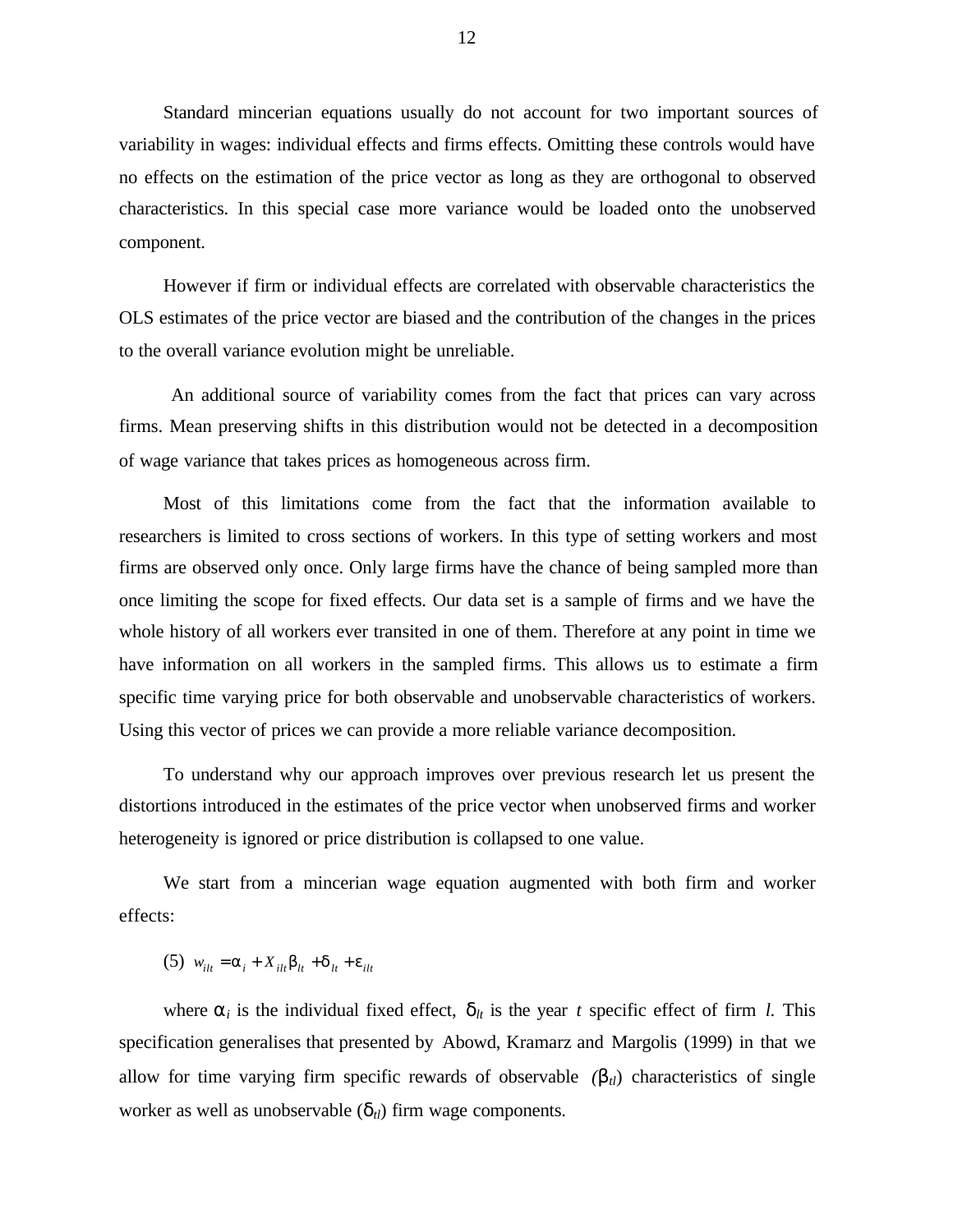OLS estimates of the price vector that ignore workers fixed effects  $(a_i)$ , firms unobserved components  $(d<sub>t</sub>)$  and heterogeneity of rewards across firms would have three sources of distortion. Assuming only one covariate the estimated coefficients

$$
(6) \ \ b_{t} = \overline{\bm{b}}_{t} + \frac{Cov[X_{ilt}(\bm{b}_{jt} - \overline{\bm{b}}], X_{ilt}]}{Var(X_{ilt})} + \frac{Cov[\bm{a}_{i}, X_{ilt}]}{Var(X_{ilt})} + \frac{Cov[\bm{d}_{lt}, X_{ilt}]}{Var(X_{ilt})}
$$

would differ from the mean of the true coefficients because of the within firm covariation between the prices and the quantities of the observed characteristics of the workers, because of standard omitted control for workers and possible sorting of workers into specific type of firms. The first type of distortion drops out even if rewards differ across firms as long as these differences are unrelated to those of the workers observed characteristics.

The distortion due to sorting of workers across firms could be avoided by controlling for firms unobserved heterogeneity. OLS estimates that exploits differences among workers belonging to the same firm would deliver the following slope

(7) 
$$
b_t = \overline{\boldsymbol{b}}_t + \frac{Cov[(X_{ilt} - \overline{X}_{lt})(\boldsymbol{b}_{jt} - \overline{\boldsymbol{b}}), (X_{ilt} - \overline{X}_{lt})]}{Var(X_{ilt} - \overline{X}_{lt})} + \frac{Cov[(\boldsymbol{a}_i - \overline{\boldsymbol{a}}_l), (X_{ilt} - \overline{X}_{lt})]}{Var(X_{ilt} - \overline{X}_{lt})} \text{ where } \overline{\boldsymbol{a}}_t \text{ is the}
$$

average fixed effect in firm *l*. If price distribution is uncorrelated with that of the observed characteristics estimated prices are a mixture of the true prices with the reward of unobserved workers characteristics.

Finally estimating the augmented mincerian wage equation firm by firm delivers a coefficients that mixes the rewards of observed and unobserved characteristics

$$
(8) \ \ b_{jt} = \mathbf{b}_{jt} + \frac{Cov[\mathbf{a}_i, X_{ilt})]}{Var(X_{ilt})}
$$

Let us make use of an example to explain how misleading a variance decomposition based on distorted slopes can be.

Assume only one skill *S* is rewarded in the labour market (say, schooling) and that there are only two firms, rewarding schooling differently (for example, because one uses ICT more intensively). At time 0 workers with skill below S0 work in firm A and those above it in firm B, where the *marginal* return to schooling is assumed to be higher (fig. 2). Suppose that at time 1 firm B becomes on average more productive (say, an increase in TFP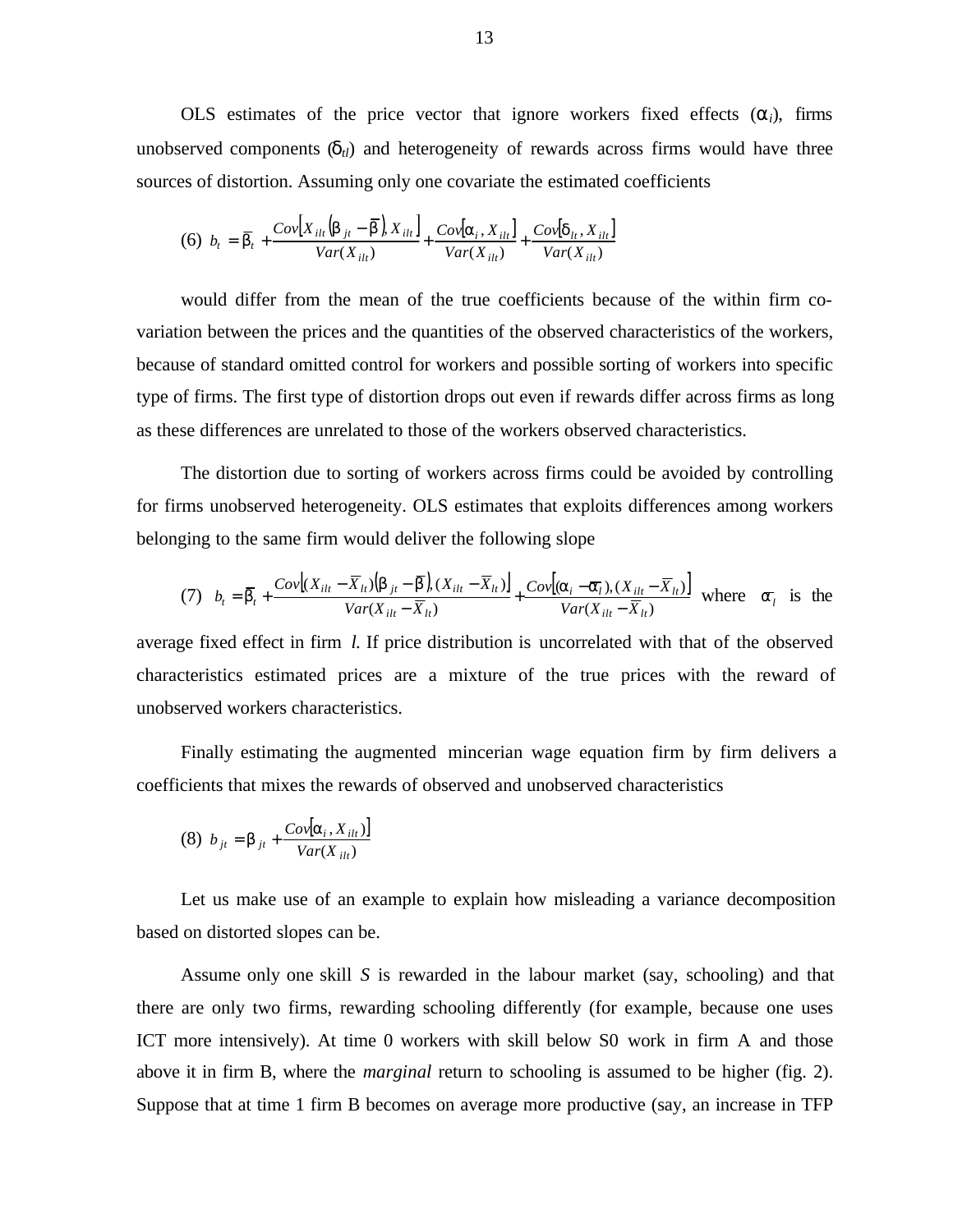or higher rents to be shared between employer and employees) while the marginal return to schooling stays the same (the wage schedule shifts up to B1). This will imply that workers with schooling between S1 and S0 will move to firm B. Estimating a wage equation under the restriction that returns to schooling are constant across firms and can only vary over time – that is ignoring the covariance between  $d_l$  and  $X_{\text{ilt}}$  – would yield an increase in returns to S between time 0 and time 1 and, according to the above decomposition, a subsequent increase in inequality caused by this change. Yet, the example shows that this is not the case: what has increased is the overall return to production factors in firm B which has attracted workers with lower schooling. Notice that allowing for firm fixed effects in the wage equation would not solve the problem since marginal returns to skill S are still wrongly estimated. Disentangling these two causes of inequality may turn out to be relevant in policy design. Our approach allows us achieve this goal because we can estimate the  $d_{lt}$  components of the wage equation thereby purging the estimates of the prices by the sorting of workers into different firms.

### **5. Inequality across firms.**

In this section we exploit the available information to extract evidence on the evolution of inequality among firms along dimensions which are likely to be relevant for the distribution of individual earnings.

The Survey of Manufacturing Industry provides, among other, information on total sales, investment expenditure, total hours worked and total employment. Figure 3 plots the evolution of the variance of (the log of) per capita sales, investment expenditure and hours worked. We investigate these variables on the grounds of their tight relationship with true but unobservable measures of firm productivity (e.g. Olley and Pakes (1996), Basu (1996)). Both per capita investments and sales seem to have been characterised by a somewhat higher cross-sectional variability in the second half of the nineties; as concerns per capita hours a sharp declining trend emerges. The reported variances, though, do not control for *structural* features. Therefore we are not able to establish whether a substantially stable degree of heterogeneity along those dimensions indeed hides effects that in the aggregate cancel off. To gather some hint on the forces underlying these developments, and in particular on how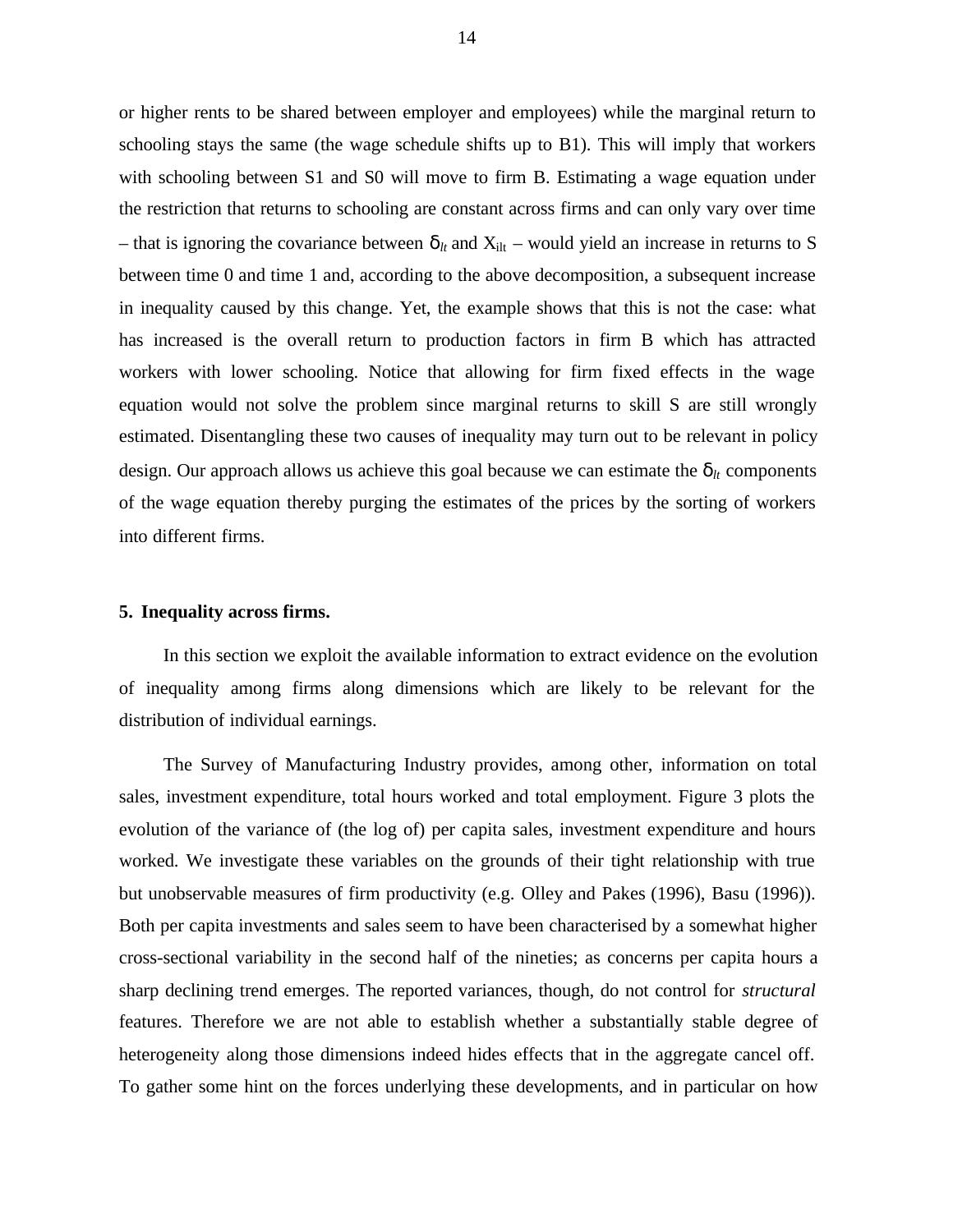much of this variance can be explained by a limited set of characteristics such as sector composition, size and geographical dimension just to mention a few, we have performed a simple exercise: we have regressed each variable for each year on a set of dummies capturing the interaction of 19 regions, 14 sector and 5 size classes. The share of unexplained variance is plotted in Figure 4. The common message is that along all three dimensions (hours, sales, investments) there has been a sharp increase in the share of unexplained variance, meaning that these selected observable characteristics are less and less able to explain the differences across firms. We expect these patterns to affect the distribution of earnings and the forces underlying its evolution.

We now turn to the estimation of the wage equations underlying the variance decomposition exercise. We document the heterogeneity across firms and time of these estimates.

## **6. Estimates**

In this section we document the heterogeneity of firm level *prices*. We estimate yearfirm specific wage equations (henceforth, fully unrestricted (FU) model) and compare the estimated coefficients (an example of which is provided in equation (8) ) with those obtained from two benchmark models. In the first one, coefficients are allowed to vary only over time (henceforth, fully restricted (FR) model; an example is provided in equation (6) ). We therefore estimate a common wage equation for each year, an exercise comparable with what is usually done in the literature on inequality when the available data are from individual or family surveys. The second benchmark allows for time-varying firm effects (henceforth, partially restricted (PR) model; an example is shown in equation (7) ), thus raising the data requirement since the number of observations per firm constrains the number of parameters that can be estimated.

All regressions are run on the same control set: the log of weekly wage is projected on a set of dummies for gender, for qualification (blue collar), for being a mover (i.e. for working in a province different from the one where the individual was born), for job interruption during the relevant year, a quadratic term in age and its interactions with sex and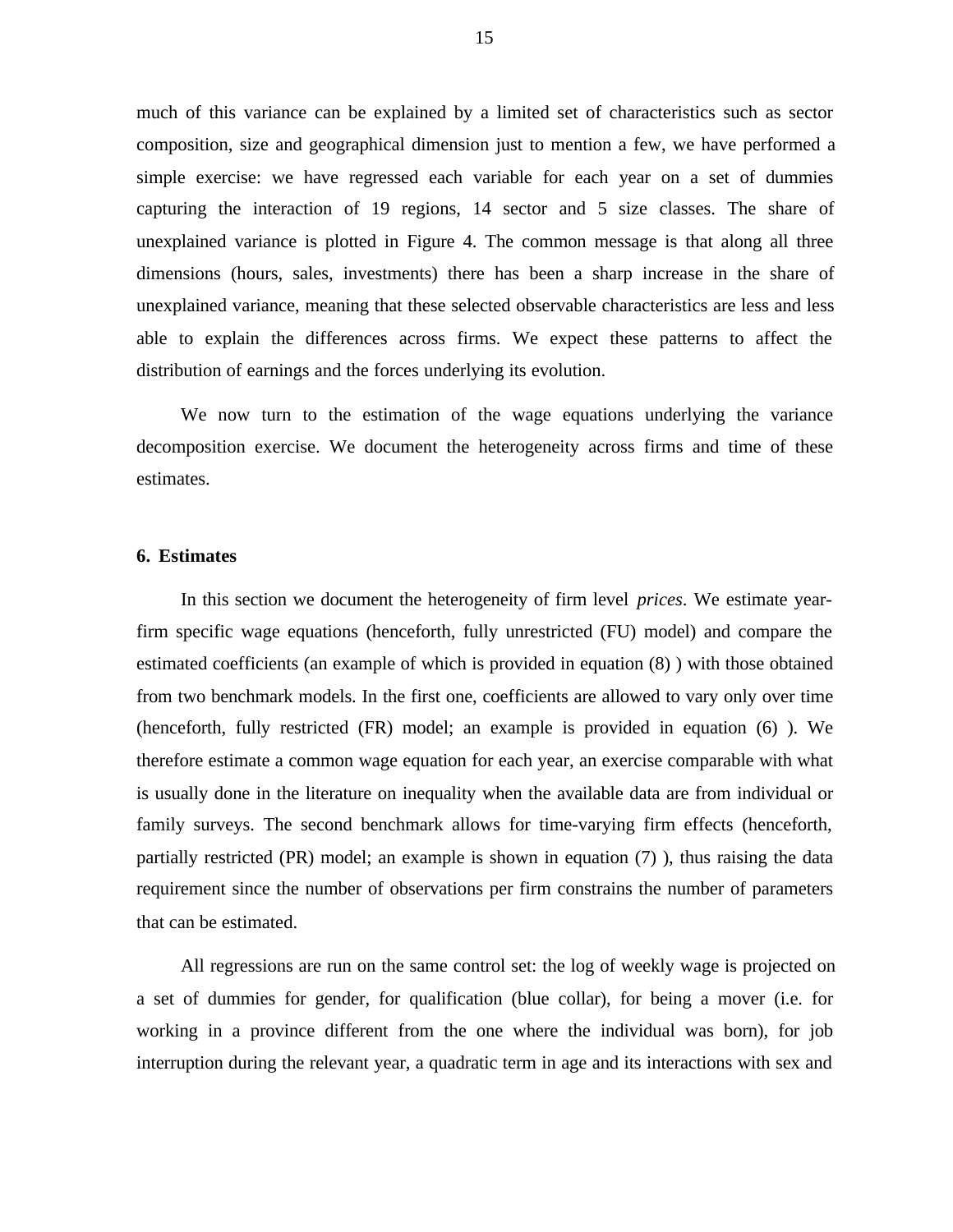qualification, the number of weeks actually worked during the year and, as concerns the FR model, a set of sector dummies.

To give a flavour of the amount of heterogeneity among coefficients and of its changes over time we report in figure 7 the cross-sectional distributions of some estimated coefficients in 1981, 1990 and 1997<sup>4</sup>. We can see that there is indeed great heterogeneity across firms, especially for some coefficients. Moreover, it seems a common feature that this dispersion has steadily increased between 1981 and 1997. Yet, this heterogeneity could be totally unrelated to true differences across firms and simply be the realisation of the usual randomness involved in OLS estimates. To establish whether this is the case note that both benchmark models are restricted versions of the FU specification which can in turn be tested with standard tools. Table 1 reports the likelihood ratios for the two tests for each year and as a whole. The restrictions involved implied by the FR and PR models are strongly rejected. Therefore allowing for firm specific coefficients significantly improves the explanatory power of the statistical model.

A second test relies on the 95% confidence intervals of each coefficient estimated at the firm level. If the *true* coefficients are the ones estimated by means of the restricted models we would expect the ones estimated at the firm level to be very close to the former. More formally, we would expect the FR or PR coefficients to fall very often in a confidence interval built around the corresponding coefficients estimated with the FU model. In particular, we expect to see them fall in the 95% confidence band in at least 95 per cent of the cases. Table 2 reports the share of employees for which this happens to be the case. Again, the share is far from being 95%. Only for the coefficients on the gender and mover dummies the share increases, although staying far below the expected level. This evidence corroborates the results of the LR tests and also shows that they are not driven by some specific coefficient but are rather general.

We conclude that the heterogeneity of estimated coefficients largely reflects structural heterogeneity rather than the usual variability of OLS estimates.

l

<sup>&</sup>lt;sup>4</sup> In particular, we show the distributions for the firm-specific constant, for dummies blue-collar and male and for the coefficient on age and on the interaction of age with the gender and qualification dummies.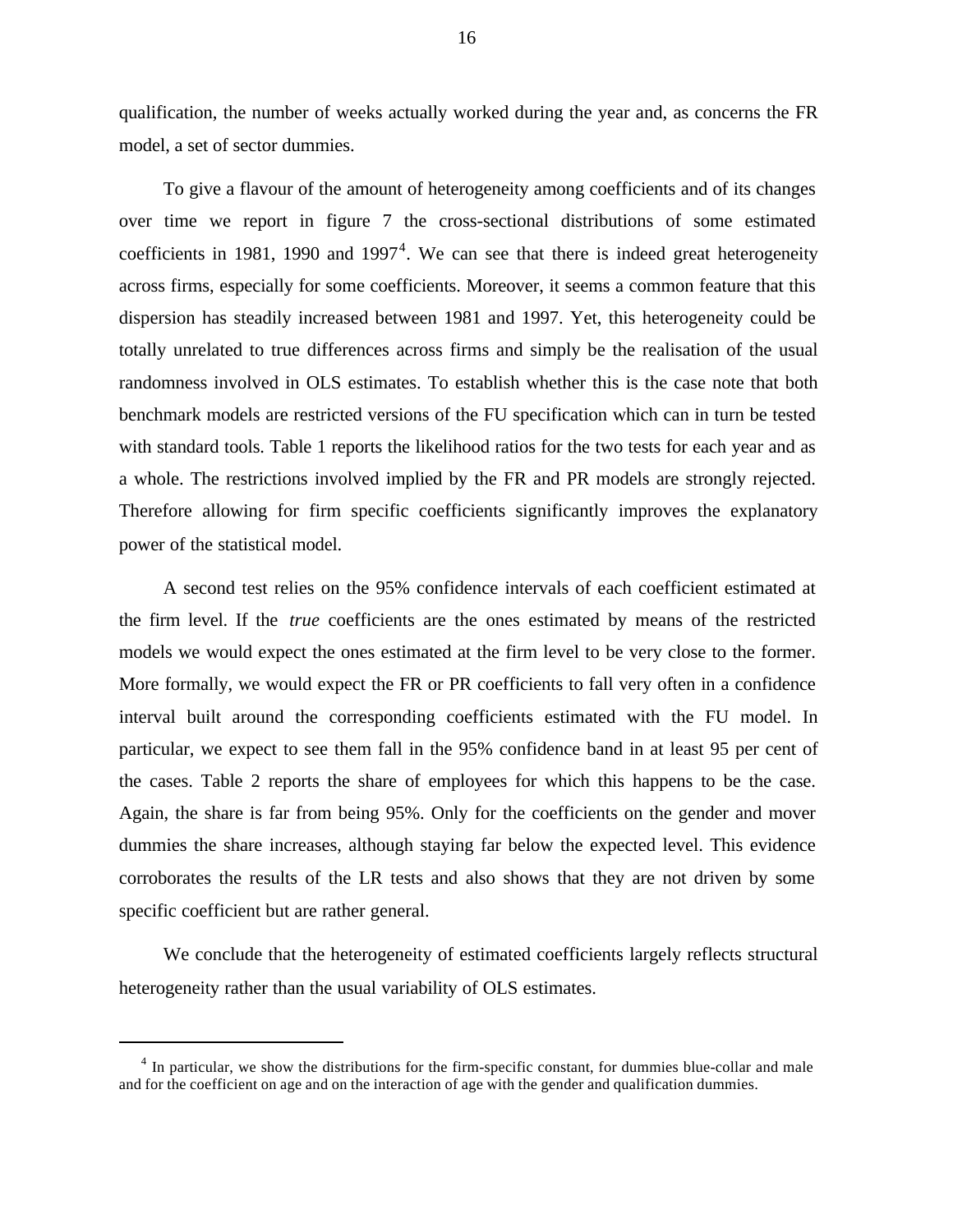Figure 8 displays the evolution over time of some selected coefficients. We show the average coefficient estimated in the FU model along with those estimated in the FR and PR models. The first thing to notice is that the time pattern is very much the same across the three specifications. Yet, in some cases the value of the estimates is very different: the average premium for males is around 5 percent lower in the FU specification when compared with the FR one; that for blue-collar is about 10 percent below the corresponding FR one; the estimated returns to experience move apart during the nineties and eventually become 0,5 per cent lower than the FR ones. Moreover, the *change* of the estimated coefficients between 1980 and 1997 turns out to be generally larger in the FU specification than in the benchmark models. This is a relevant feature since a counterfactual variance of earnings such as those introduced in the previous section would turn out very different in the three specifications. For example, neglecting the covariance between exogenous variables, the change of the premium to a blue-collar between 1980 and 1997 holding constant all other features of the data would imply an increase of the (log) earning variance of around 15 percent when coefficient estimates are obtained from the FR or PR specification; if, on the other hand, we had used the *average* return to blue-collar estimated in the FU model, the variance would have increased by 25 percent.

# **7. Changes in inequality.**

In this section we explore whether and how the heterogeneity in coefficients documented in the previous section yields a different interpretation of the change in inequality observed in our data. We will focus on the comparison between the FR and the FU model on the grounds that the FR model is the only one a researcher can estimate when using cross sections of wages. In particular, since the FR model has clearly a lower explanatory potential due to the much lower number of degrees of freedom, we will focus on the change in the distribution of the explained wages, leaving aside the unexplained components. Therefore, our exercise will consist in decomposing the change in the variance of explained wages in the part due to the *prices* and in that due to individual characteristics; recall that among the *prices* we also have, in the FU model, a firm-year specific component. Formally: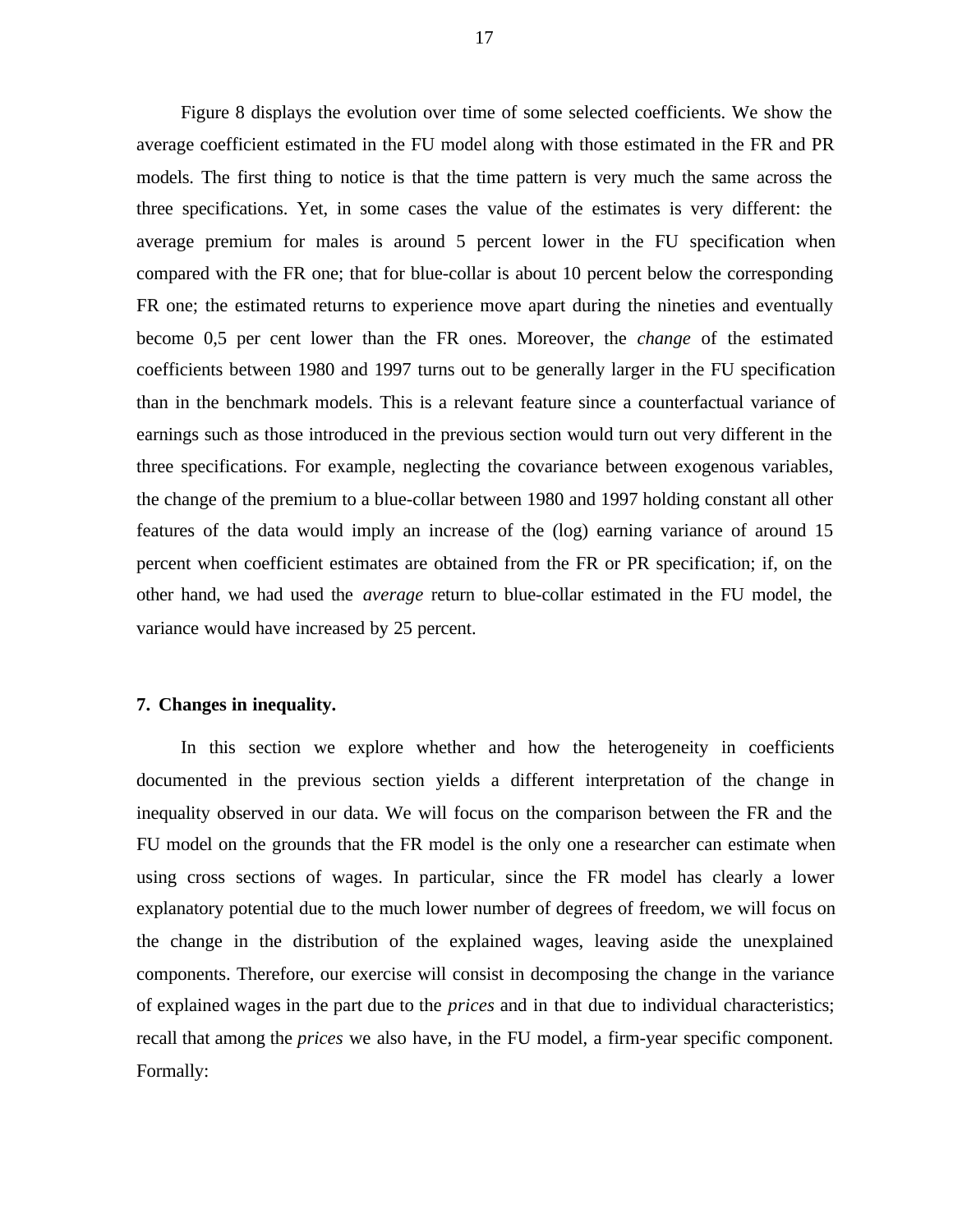$$
V(\hat{w}_{M,97}) - V(\hat{w}_{M,80}) = V(\hat{w}_{M,97}) - V(X_{80}, \mathbf{b}_{M,97}) + V(X_{80}, \mathbf{b}_{M,97}) - V(\hat{w}_{M,80})
$$

where the two terms on the left had side are the variance of, respectively, the explained wage in 1997 and in 1980 using model  $M = \{FR, FU\}$  and  $V(X_{80}, \mathbf{b}_{M.97})$  is the variance of the counterfactual wage obtained using the distribution of individual characteristics as of 1980 and the prices estimated with model *M* in 1997. Therefore, the first difference on the right hand side tells us how much of the change in the variance is explained by the change in characteristics and the second one by the change in prices. Table 3 reports actual and explained variances for 1980 and 1997; clearly the FU model explains more of the data. We have already shown that this better fit is statistically significant. Still, for the subsequent analysis we have to keep this fact in mind.

Panel A in table 4 compares the absolute changes of the explained variance due to the two components for the FU and FR models. In the FU model the change in prices implies a change in the variance twice as large as the one obtained in the FR model; on the other hand, the absolute change due to characteristics is basically the same in the two specifications. Nonetheless, the above comparison does not take into account the fact that the explanatory power of the two models is different. A better appraisal of the magnitude of the two components requires controlling for this feature. To overcome the problem panel B compares the *contributions* of the two components to the total change in explained variance. The differences between the two models emerge strongly: in the FU model the relative contribution of the change in characteristics is only slightly higher than that of the change in prices. A completely different picture emerges when looking at the FR model: here the change in characteristics accounts for about three quarters of the total change in explained variance. This evidence shows how misleading not controlling for firm effects can be: a researcher using a cross section of wages that does not allow to control for firm specific prices would conclude that most of the explained change is due to changes in the distribution of the individual characteristics; prices would play only a minor role.

These comparisons show that allowing for firm specific prices changes the interpretation of the observed change in inequality. Yet, we have so far not disentangled the effect of the *variability* of these prices from the fact that they are estimated without some of the biases embodied in the estimates obtained from a FR model. To disentangle the two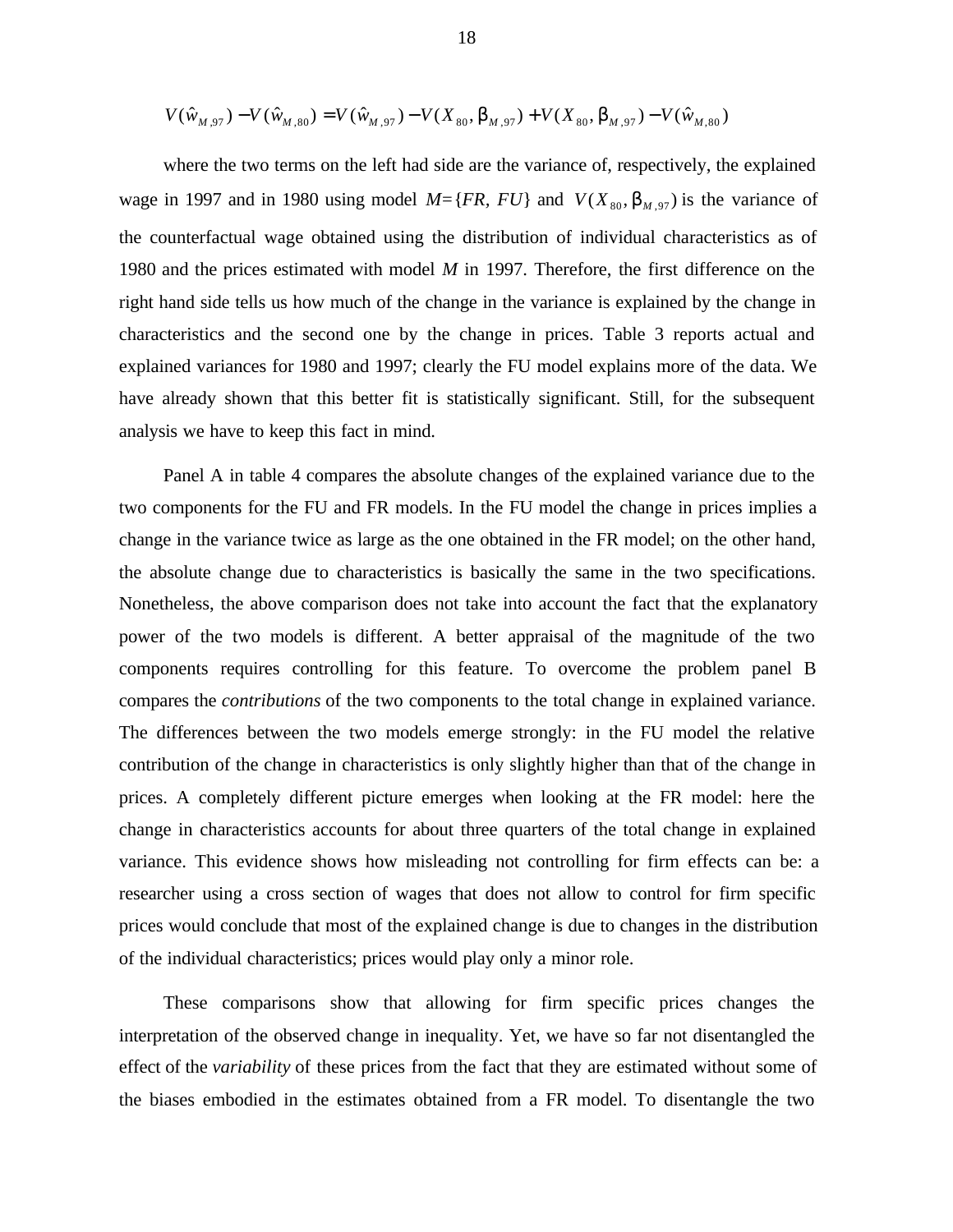effects, we build an alternative counterfactual wage using the cross-sectional average estimated coefficients in the FU model,  $w(X_z, \mathbf{b}_{FU,Y}) = X_z \mathbf{b}_{FU,Y}$  where  $\mathbf{b}_{FU,Y}$  is the crosssectional average of the coefficients estimated with model FU in year *Y* and *XZ* is the matrix of characteristics as of year *Z*.

Table 5 reports explained and counterfactual variances of log weekly real earnings obtained from the FR and the FU models and those obtained using the *average* of the coefficients estimated with the FU model as described above. The latter values thus do not include the cross-sectional variability of the firm-level coefficients and allow us to assess how much this variability contributes to the overall explained dispersion. The first thing to notice is that, while in 1980 it is basically only the dispersion in estimated coefficients that explains the differences between explained FR and FU variances, it is no longer so by 1997, when most of the difference is due to the biases implied by the FR model which can be controlled for using the FU specification.

Second, when looking at counterfactual explained variances one again sees the consequences of the estimation biases on the interpretation. Using average coefficients, the increase in explained variance due to the change of *average* prices is above 60% (from 0,0602 to 0,0974), a value much above the 13,9% increase one would recover using a FR model.

Third, holding the distribution of characteristics fixed at 1980, the dispersion of 1997 prices implies an increase in the variance of counterfactual earnings of about 10% (from 0,0974 to 0,1073).

Finally, since the explained variances obtained with the FR model are fully comparable with those obtained using average estimated coefficients, one establishes that unexplained inequality is now less of an issue.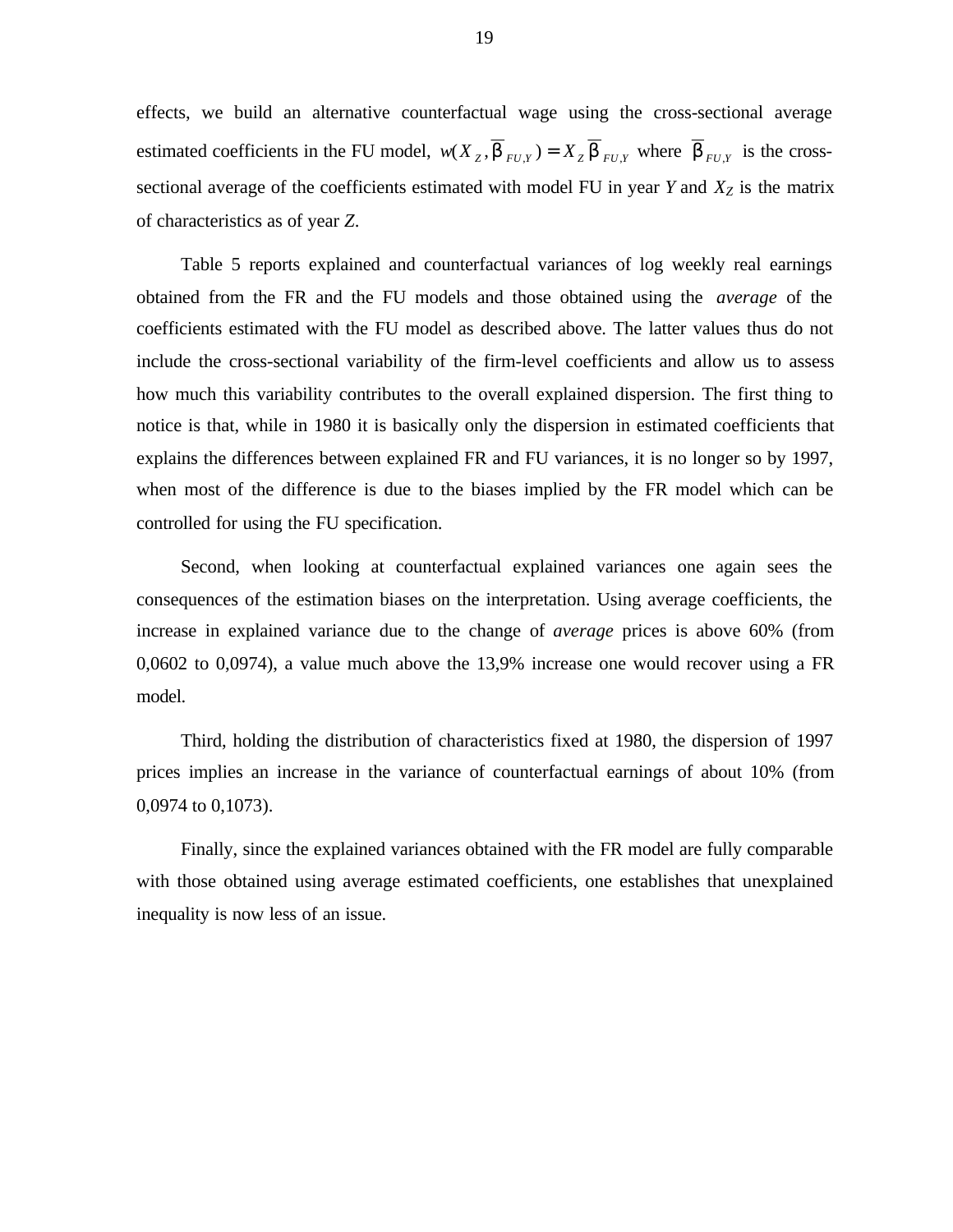# **8. Conclusions**

In this paper we investigate the importance of firm characteristics in explaining changes over time in the variance of Italian wages. Two sources of firm heterogeneity are modelled: a time-varying unobserved characteristic and the specific reward to observed characteristics of workers. In this respect, this paper is an attempt to bridge the literature on wage determinants that exploits matched employers-employees data with the research on changes in wage inequality over time.

We find two basic results. First, unsurprisingly, the more flexible model (with heterogeneous reward across firms) allows us to significantly improve the overall fit of the actual wage distribution and to achieve a better identification of wage determinants. Secondly, and less obviously, overlooking firm heterogeneity can distort our understanding of the causes of the evolution of the wage distribution. In the Italian case, the decomposition based on a standard Mincerian equation attributes two thirds of the total change in wage dispersion between 1980 and 1997 to modifications in the characteristics of workers and only one third to variations in their reward. By contrast, characteristic and price effects contribute equally to total change in wage inequality when we use the richer specification. Most of the difference depends on the bias that affects the average rewards estimated in the restricted model.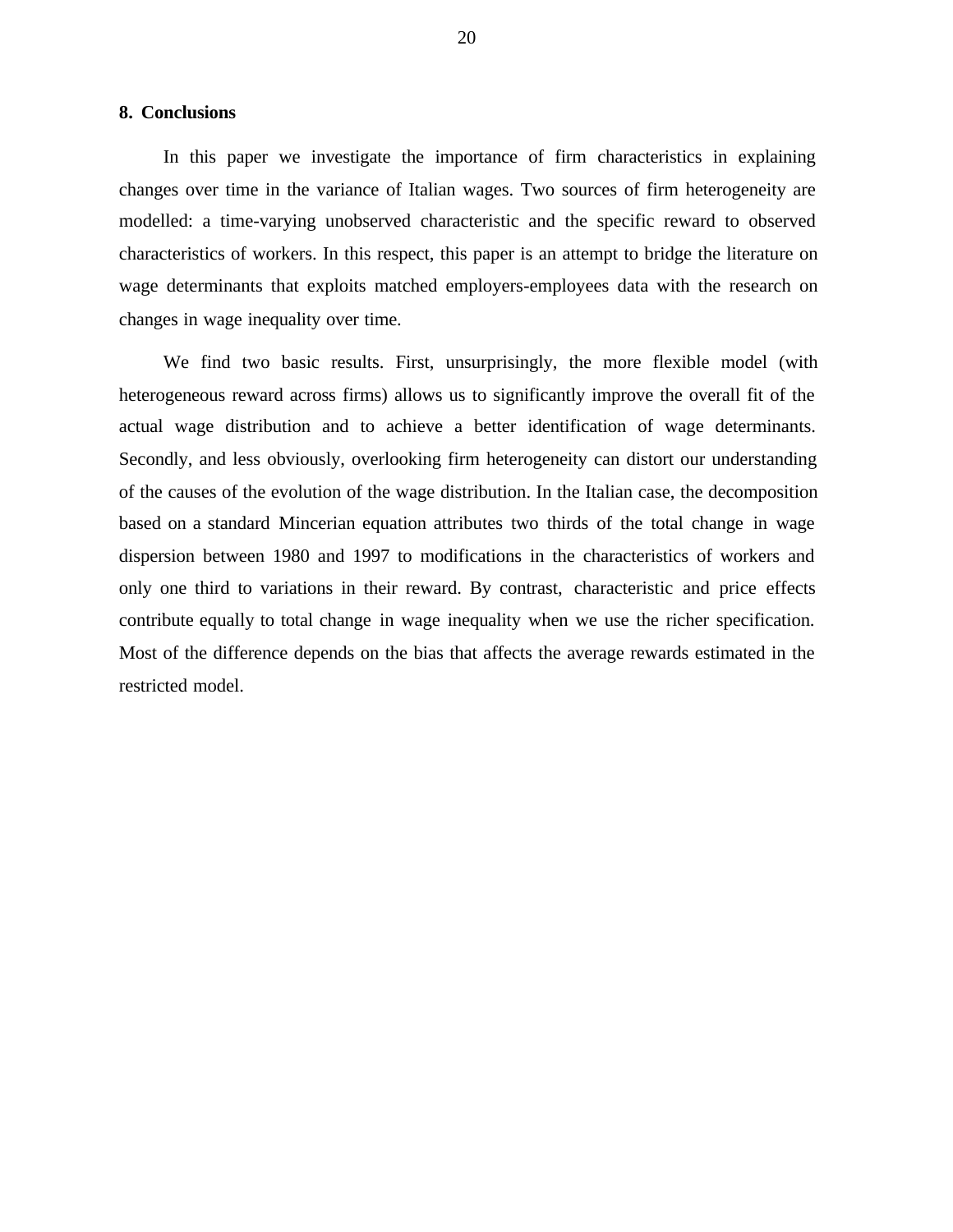

**DISTRIBUTION OF REAL MONTHLY NET EARNINGS, 1977-2002**

*Source*: authors' elaboration on data from SHIW-HA (Release 3.0, January 2004).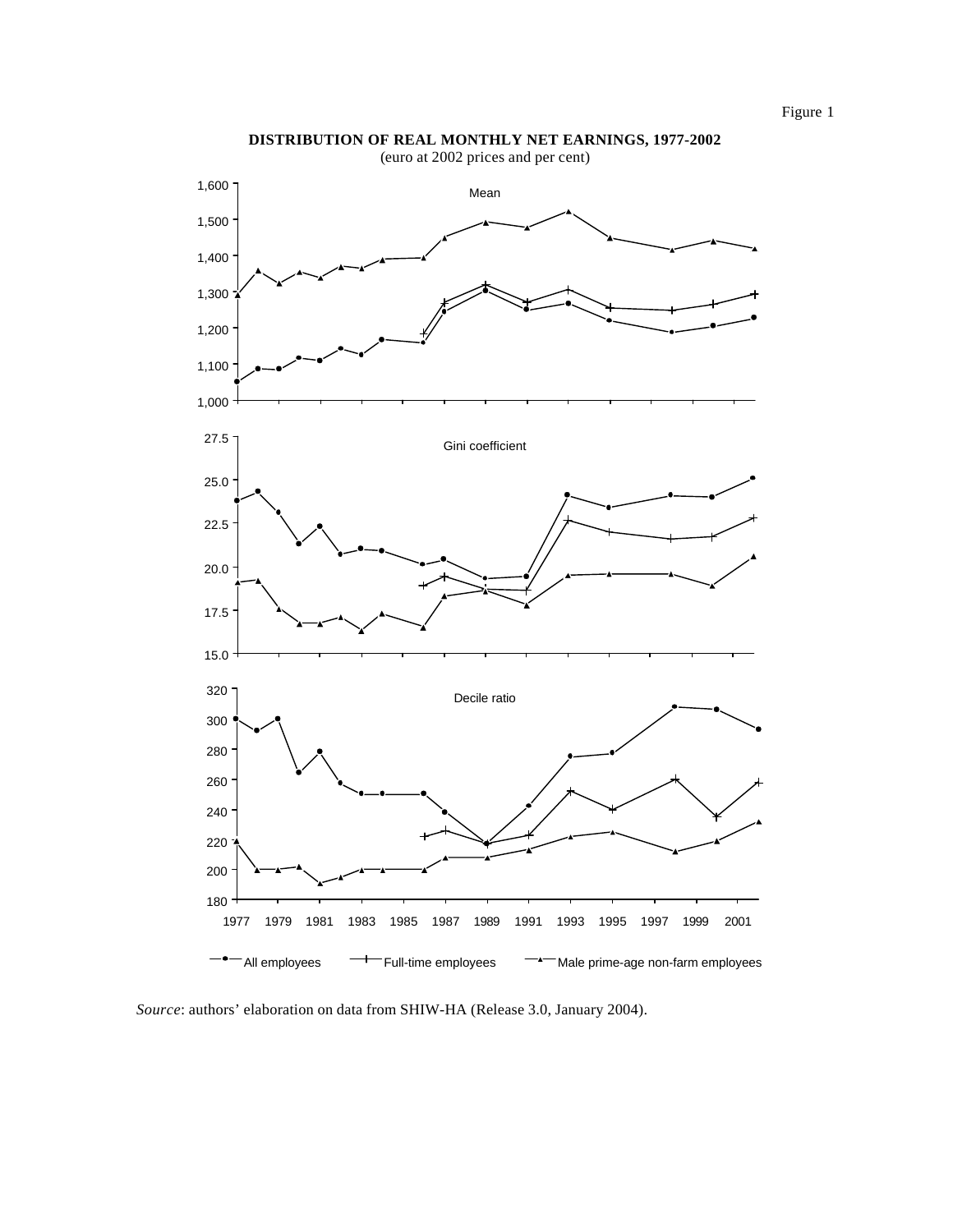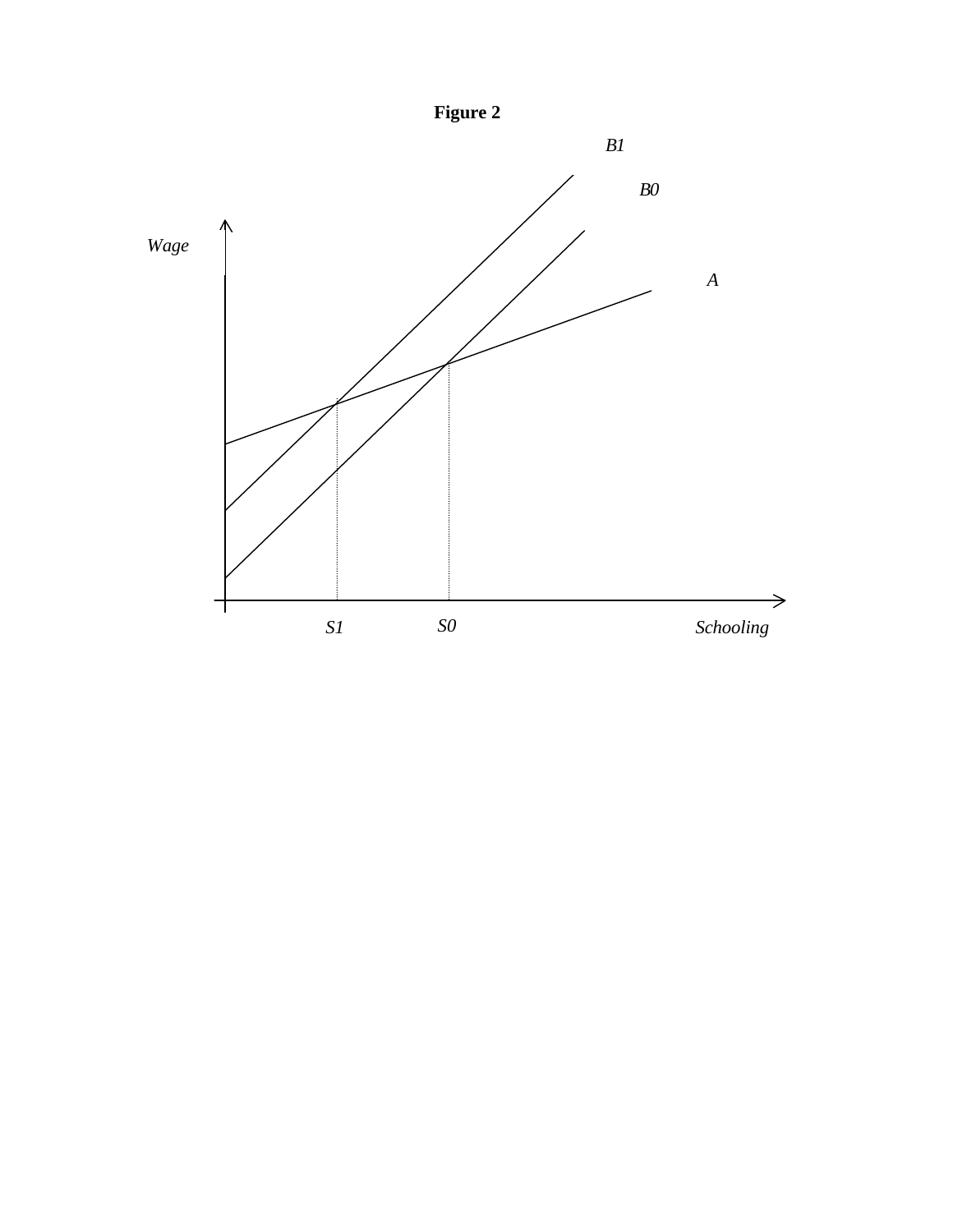

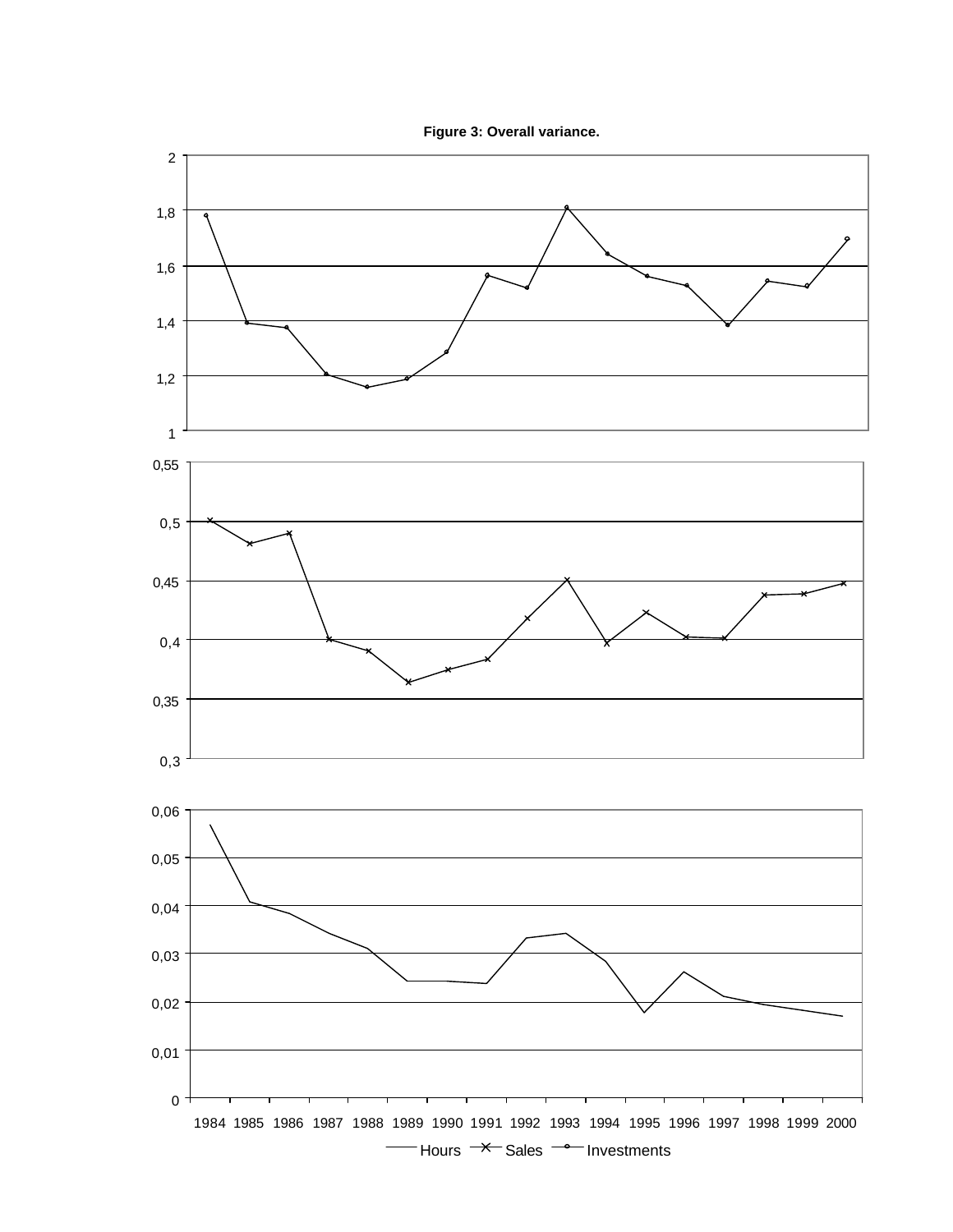

**Figure 4: Share of unexplained variance.**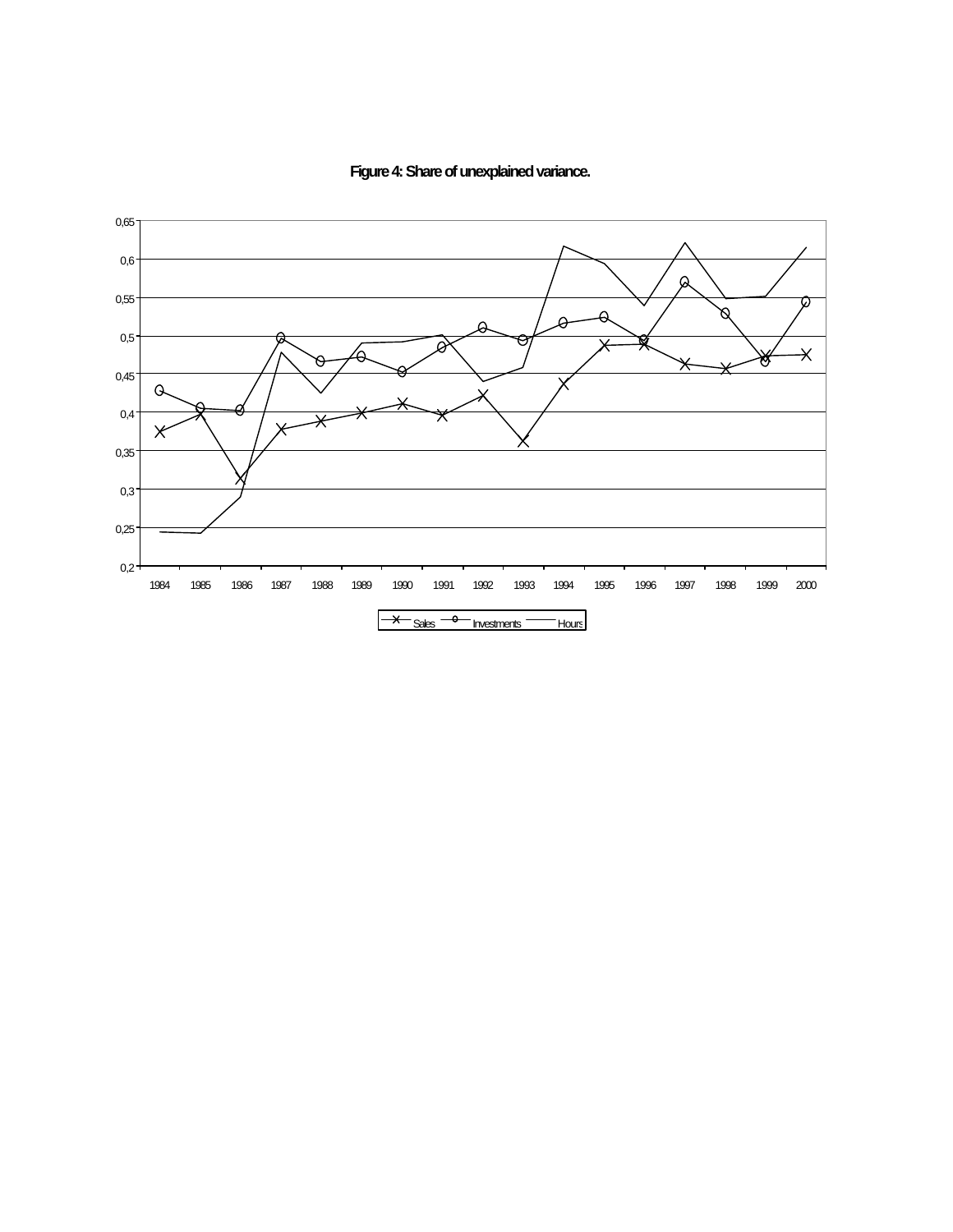#### !



-"

 $\operatorname{ACTUAL}$  DENSITIES OF LOG EARNINGS, 1980 AND 1997.

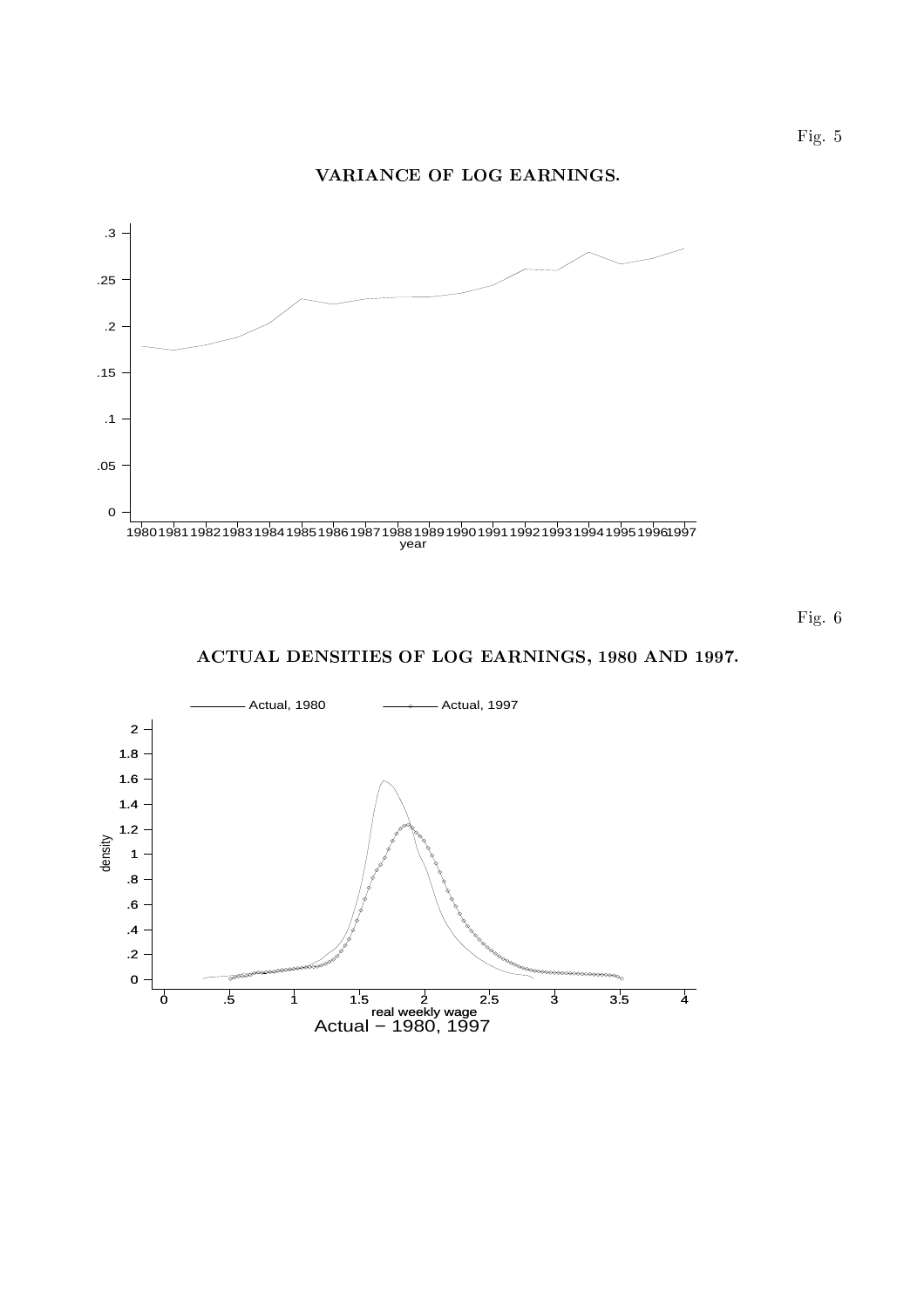Blue collar

Age



#### ! 
"#\$
! %&! '()##\* 
+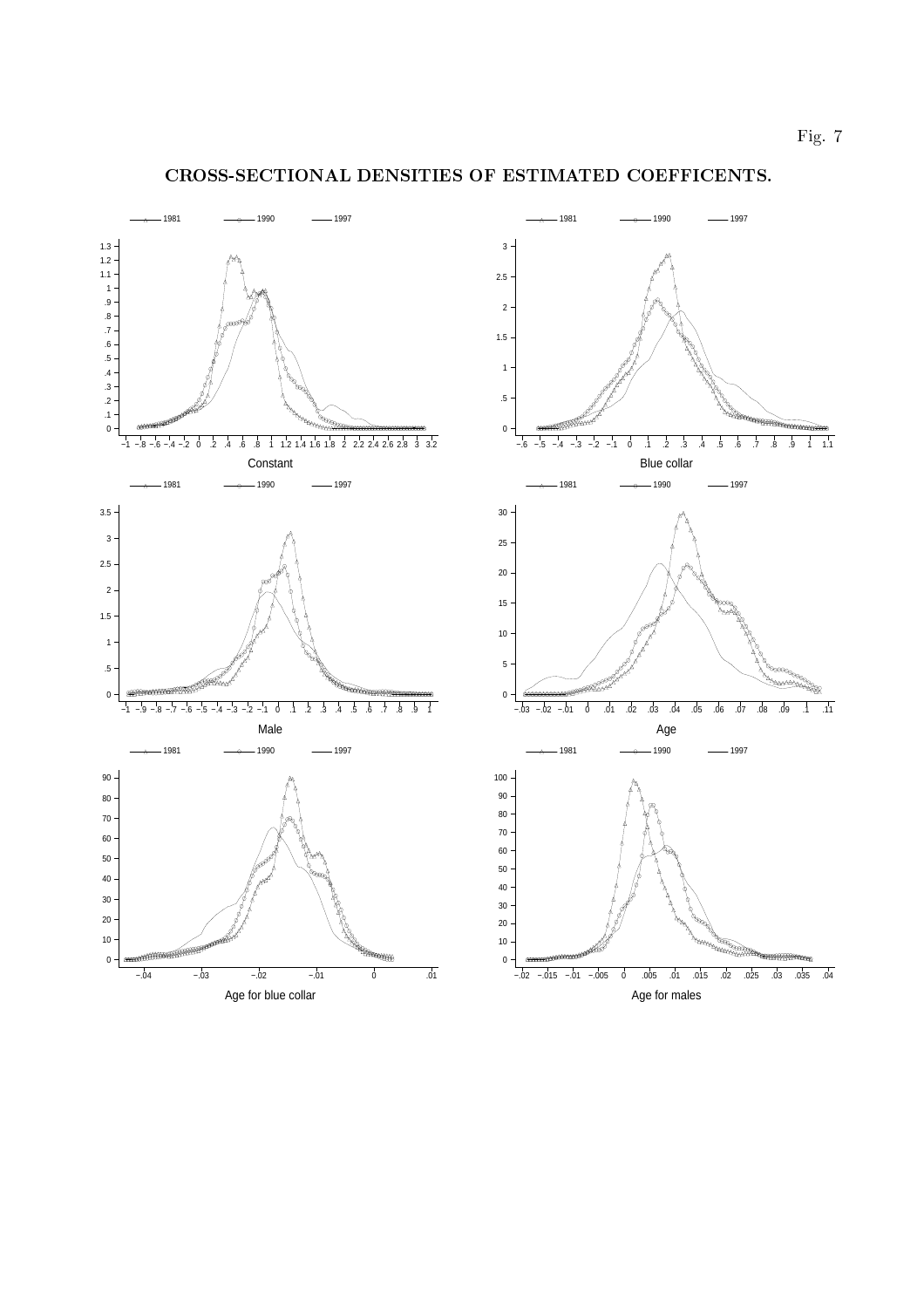## **EVOLUTION OF ESTIMATED COEFFICENTS**





 $FU \rightarrow FR \rightarrow PR$ 





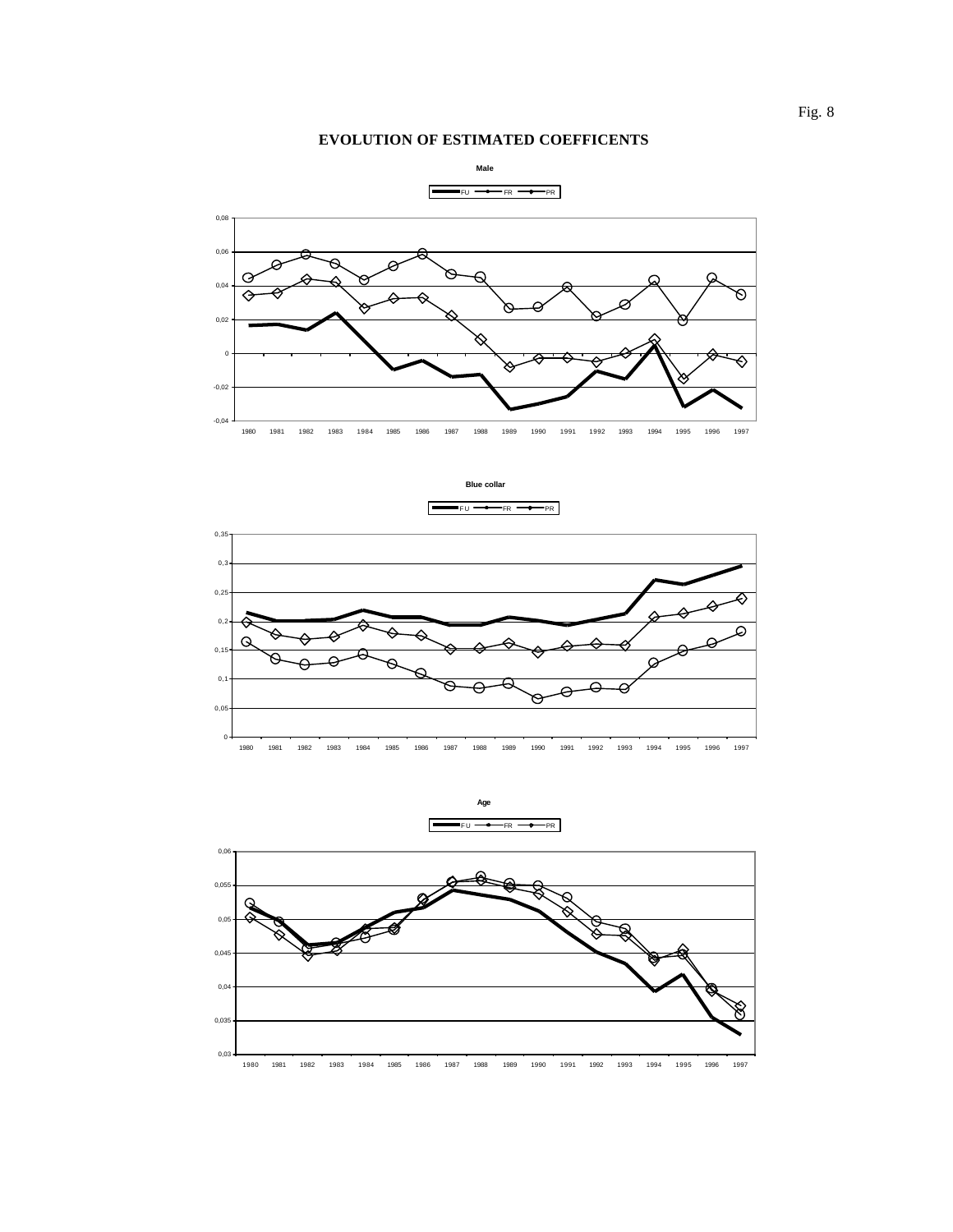



**Age for blue collar**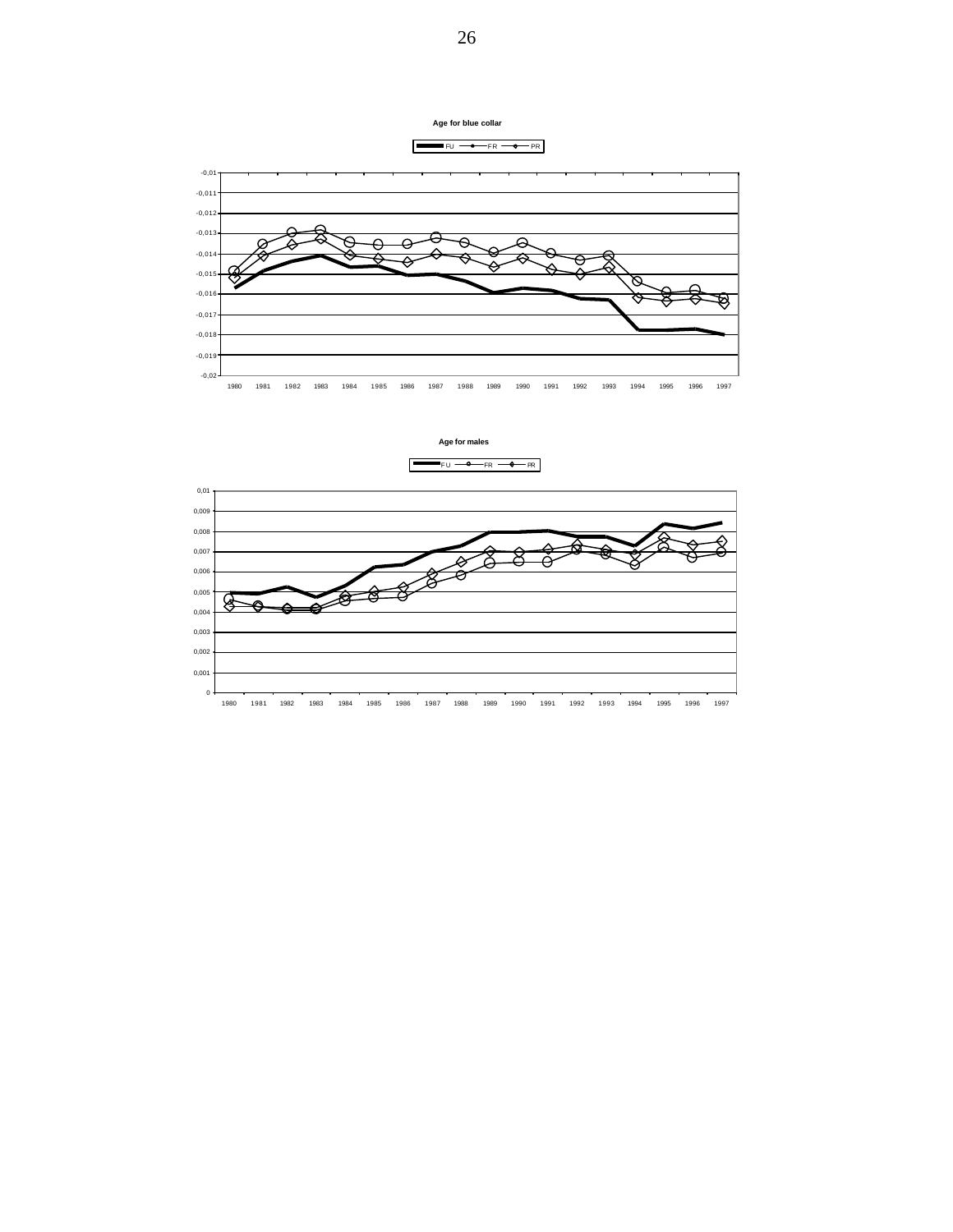| $\sigma$ <i>D</i> in the $\sigma$ |          |                         |                  |                      |        |        |  |  |
|-----------------------------------|----------|-------------------------|------------------|----------------------|--------|--------|--|--|
|                                   |          | <b>FULLY RESTRICTED</b> |                  | PARTIALLY RESTRICTED |        |        |  |  |
|                                   | LR       | DOF                     | CH <sub>12</sub> | LR                   | DOF    | CHI2   |  |  |
| 1980                              | 29990,24 | 15280                   | 0,0000           | 14333,62             | 13752  | 0,0003 |  |  |
| 1981                              | 25759.93 | 15310                   | 0.0000           | 13223.14             | 13779  | 0.9997 |  |  |
| 1982                              | 28445,3  | 15300                   | 0,0000           | 15321,49             | 13770  | 0,0000 |  |  |
| 1983                              | 33833,73 | 15340                   | 0,0000           | 20492,53             | 13806  | 0,0000 |  |  |
| 1984                              | 35626,36 | 15400                   | 0,0000           | 21239,63             | 13860  | 0,0000 |  |  |
| 1985                              | 43826,88 | 15380                   | 0.0000           | 28025,35             | 13842  | 0.0000 |  |  |
| 1986                              | 37841,18 | 15400                   | 0,0000           | 23090.87             | 13860  | 0,0000 |  |  |
| 1987                              | 33671,65 | 15370                   | 0,0000           | 20308,44             | 13833  | 0,0000 |  |  |
| 1988                              | 29729,09 | 15370                   | 0,0000           | 16375,42             | 13833  | 0,0000 |  |  |
| 1989                              | 32980,7  | 15400                   | 0,0000           | 18307,61             | 13860  | 0,0000 |  |  |
| 1990                              | 31459,92 | 14760                   | 0,0000           | 15721,86             | 13284  | 0,0000 |  |  |
| 1991                              | 35560,13 | 15410                   | 0.0000           | 18827.05             | 13869  | 0.0000 |  |  |
| 1992                              | 37728,52 | 15390                   | 0,0000           | 19304,8              | 13851  | 0,0000 |  |  |
| 1993                              | 36227,8  | 15410                   | 0,0000           | 17912,6              | 13869  | 0,0000 |  |  |
| 1994                              | 40678,65 | 15380                   | 0,0000           | 21523,57             | 13842  | 0,0000 |  |  |
| 1995                              | 30155,22 | 15390                   | 0.0000           | 13643,21             | 13851  | 0.8945 |  |  |
| 1996                              | 32122,42 | 15390                   | 0,0000           | 14827,46             | 13851  | 0.0000 |  |  |
| 1997                              | 32567,99 | 15350                   | 0,0000           | 15404,85             | 13815  | 0,0000 |  |  |
|                                   |          |                         |                  |                      |        |        |  |  |
| Total $(*)$                       | 608205,8 | 276030                  | 0,0000           | 327883,5             | 248427 | 0,0000 |  |  |

**LIKELIHOOD RATIOS AND P-VALUES**

(\*) Restricted model jointly estimated with all coefficients interacted with year dummies.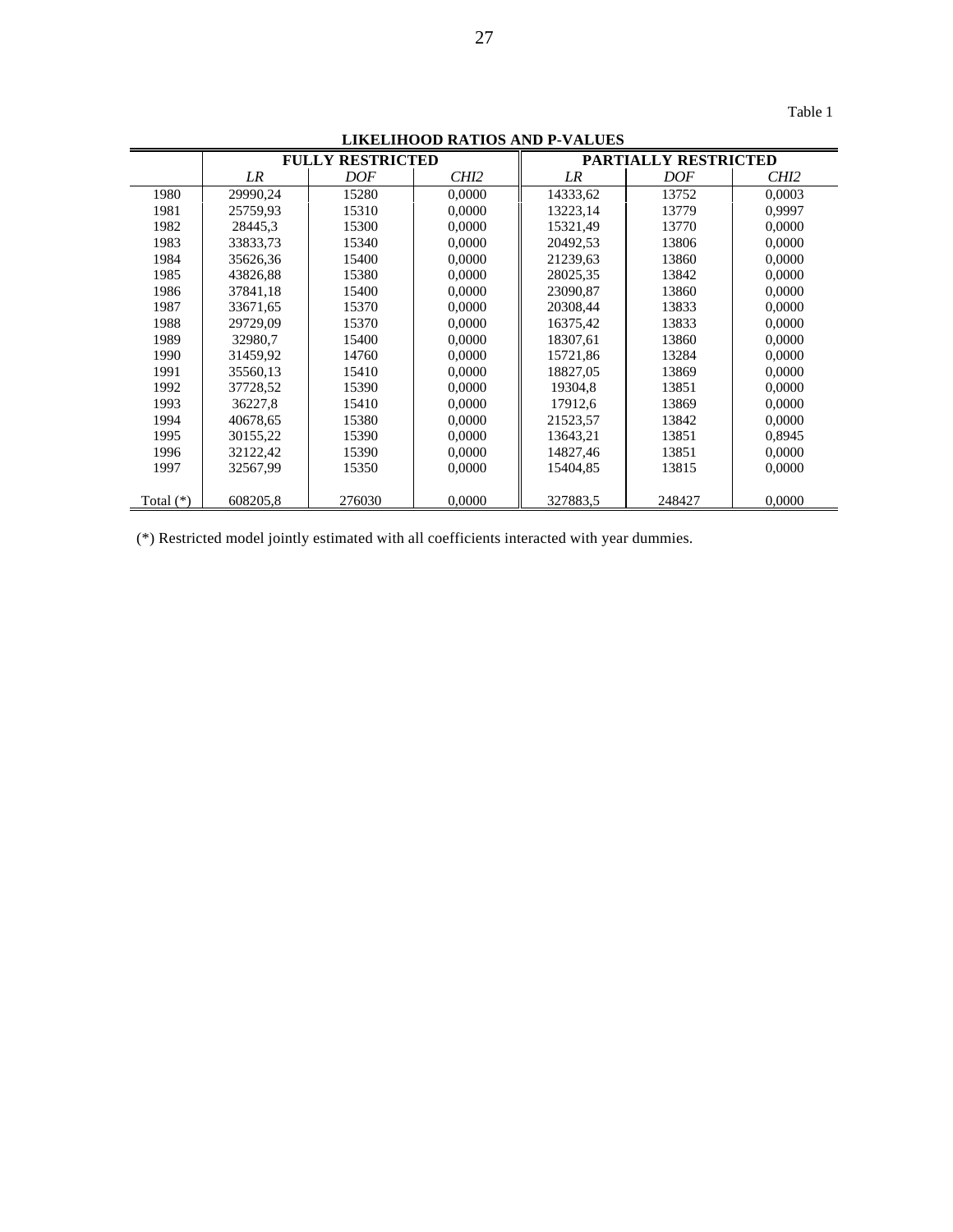|       | SHARE OF FIRMS WHOSE 95% CONFIDENCE BANDS INCLUDE THE COEFFICENT ESTIMATED IN THE RESTRICTED MODEL. |          |      |         |        |      |                             |       |      |        |        |      |                  |        |      |        |       |      |
|-------|-----------------------------------------------------------------------------------------------------|----------|------|---------|--------|------|-----------------------------|-------|------|--------|--------|------|------------------|--------|------|--------|-------|------|
|       | <b>FULLY RESTRICTED</b>                                                                             |          |      |         |        |      | <b>PARTIALLY RESTRICTED</b> |       |      |        |        |      |                  |        |      |        |       |      |
|       | Blue                                                                                                | Male $*$ | Age  | $Age^2$ | Blue   | Week | Break-                      | Mover | Male | Blue   | Male   | Age  | Age $^{\wedge}2$ | Blue   | Week | Break- | Mover | Male |
|       | collar                                                                                              | Age      |      |         | $*Age$ |      | <b>up</b>                   |       |      | collar | $*Age$ |      |                  | $*Age$ |      | up     |       |      |
| 1980  | 0,42                                                                                                | 0,59     | 0,40 | 0,39    | 0,39   | 0,30 | 0,35                        | 0,79  | 0.63 | 0,51   | 0,58   | 0,41 | 0,39             | 0,41   | 0,32 | 0,39   | 0.71  | 0.63 |
| 1981  | 0.48                                                                                                | 0,52     | 0,42 | 0,40    | 0,35   | 0,31 | 0,36                        | 0,75  | 0,58 | 0,46   | 0.52   | 0,41 | 0.40             | 0.45   | 0.30 | 0.35   | 0.77  | 0.56 |
| 1982  | 0.41                                                                                                | 0.54     | 0.39 | 0.41    | 0,38   | 0.23 | 0,28                        | 0,71  | 0,53 | 0.55   | 0.56   | 0.40 | 0.38             | 0,44   | 0,24 | 0.34   | 0.74  | 0.59 |
| 1983  | 0.49                                                                                                | 0.63     | 0.38 | 0,38    | 0,46   | 0,24 | 0,38                        | 0,79  | 0.60 | 0,49   | 0.67   | 0,42 | 0,40             | 0,44   | 0,24 | 0,34   | 0.75  | 0.64 |
| 1984  | 0.43                                                                                                | 0.61     | 0,37 | 0,37    | 0,42   | 0,24 | 0.39                        | 0,77  | 0.59 | 0.50   | 0.59   | 0,37 | 0,39             | 0.45   | 0,24 | 0.39   | 0,80  | 0.58 |
| 1985  | 0.43                                                                                                | 0.59     | 0,39 | 0.40    | 0.40   | 0.19 | 0,33                        | 0,76  | 0.60 | 0,51   | 0.59   | 0,42 | 0,40             | 0.45   | 0,13 | 0,30   | 0.73  | 0.61 |
| 1986  | 0,38                                                                                                | 0.59     | 0,41 | 0,39    | 0.40   | 0,26 | 0,37                        | 0,72  | 0,58 | 0.50   | 0.59   | 0,38 | 0,40             | 0,44   | 0,21 | 0,36   | 0,76  | 0.60 |
| 1987  | 0,44                                                                                                | 0.61     | 0,38 | 0,38    | 0,38   | 0,27 | 0,41                        | 0,79  | 0.61 | 0.50   | 0.57   | 0,37 | 0,40             | 0,47   | 0,25 | 0,40   | 0.77  | 0.57 |
| 1988  | 0,42                                                                                                | 0.59     | 0,41 | 0,38    | 0,38   | 0,27 | 0,39                        | 0,76  | 0.62 | 0,53   | 0.56   | 0.41 | 0,39             | 0,44   | 0,27 | 0.43   | 0.72  | 0,64 |
| 1989  | 0.43                                                                                                | 0,58     | 0.44 | 0,39    | 0,39   | 0,30 | 0.43                        | 0.76  | 0.64 | 0.46   | 0.61   | 0.45 | 0.40             | 0.45   | 0.30 | 0.45   | 0.77  | 0.66 |
| 1990  | 0,35                                                                                                | 0.56     | 0,41 | 0.40    | 0,33   | 0,35 | 0,42                        | 0,78  | 0.63 | 0,50   | 0.52   | 0,41 | 0.40             | 0.45   | 0,35 | 0.44   | 0.80  | 0.65 |
| 1991  | 0,37                                                                                                | 0.58     | 0.48 | 0,43    | 0,38   | 0.34 | 0,41                        | 0,71  | 0.65 | 0,48   | 0.55   | 0,48 | 0,43             | 0,44   | 0,34 | 0.42   | 0.74  | 0.65 |
| 1992  | 0.41                                                                                                | 0.62     | 0.47 | 0.46    | 0,37   | 0,38 | 0.39                        | 0,73  | 0.60 | 0,46   | 0.61   | 0,47 | 0.47             | 0,41   | 0,37 | 0.40   | 0.79  | 0.63 |
| 1993  | 0,42                                                                                                | 0.60     | 0.47 | 0.51    | 0.41   | 0.37 | 0,41                        | 0.75  | 0.57 | 0.46   | 0.57   | 0,51 | 0.50             | 0.40   | 0,34 | 0.45   | 0.72  | 0.60 |
| 1994  | 0,44                                                                                                | 0,58     | 0,47 | 0,49    | 0.41   | 0,35 | 0.43                        | 0,78  | 0.63 | 0.52   | 0.59   | 0.49 | 0.49             | 0,46   | 0.34 | 0.43   | 0.75  | 0.63 |
| 1995  | 0,44                                                                                                | 0.61     | 0.54 | 0,53    | 0,48   | 0,37 | 0.51                        | 0,72  | 0,60 | 0,56   | 0.64   | 0.55 | 0,55             | 0.50   | 0.36 | 0.51   | 0.78  | 0.65 |
| 1996  | 0,44                                                                                                | 0.59     | 0.57 | 0,54    | 0,43   | 0.39 | 0.45                        | 0,71  | 0.59 | 0,58   | 0.65   | 0.58 | 0.54             | 0.51   | 0,39 | 0.45   | 0.78  | 0.67 |
| 1997  | 0,44                                                                                                | 0.63     | 0.60 | 0.56    | 0.48   | 0,35 | 0,44                        | 0.78  | 0.61 | 0,57   | 0.64   | 0.59 | 0,56             | 0.52   | 0.36 | 0.46   | 0.79  | 0.65 |
|       |                                                                                                     |          |      |         |        |      |                             |       |      |        |        |      |                  |        |      |        |       |      |
| Total | 0,42                                                                                                | 0.59     | 0,44 | 0,43    | 0,40   | 0,30 | 0,40                        | 0,75  | 0,60 | 0.51   | 0.59   | 0.45 | 0,43             | 0.45   | 0,30 | 0,40   | 0.76  | 0.62 |

## **CONFIDENCE INTERVALS: SHARE OF FIRMS WHOSE 95% CONFIDENCE BANDS INCLUDE THE COEFFICENT ESTIMATED IN THE RESTRICTED MODEL.**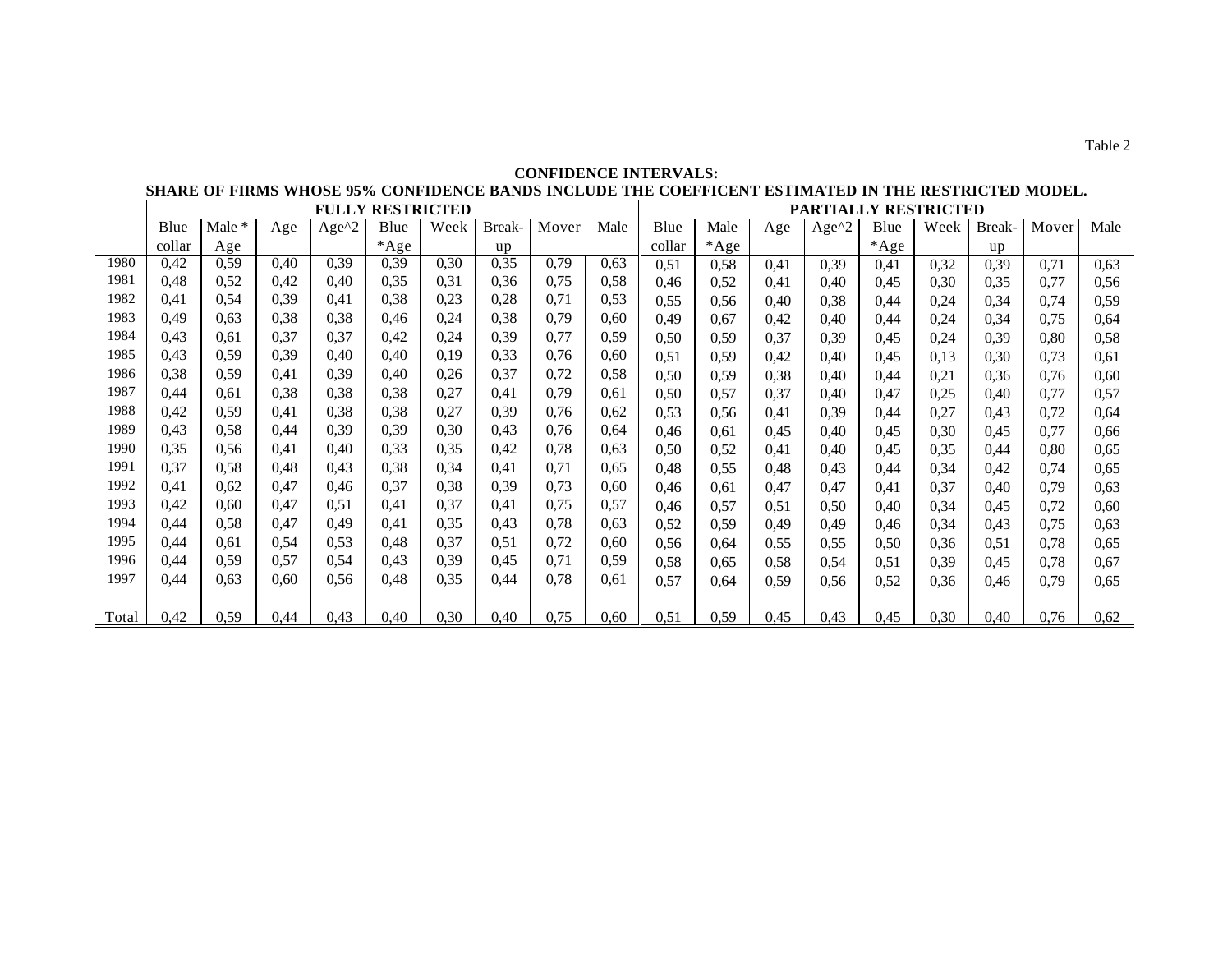### Table 3

### **ACTUAL AND EXPLAINED VARIANCES OF EARNINGS.**

|    | 1980   | 1997   | % change |
|----|--------|--------|----------|
|    |        | Actual |          |
|    | 0,174  | 0,252  | 44,8     |
|    |        |        |          |
|    |        |        |          |
| FU | 0,0883 | 0,1296 | 46,7     |
| FR | 0,0648 | 0,0972 | 50,0     |

Table 4

# **DECOMPOSITION OF THE CHANGE IN EXPLAINED VARIANCE.**

|    | Change due to:            |                                       |  |  |  |  |  |
|----|---------------------------|---------------------------------------|--|--|--|--|--|
|    | Prices<br>Characteristics |                                       |  |  |  |  |  |
|    |                           |                                       |  |  |  |  |  |
|    |                           | A. Absolute change                    |  |  |  |  |  |
| FU | 0,022                     | 0,019                                 |  |  |  |  |  |
| FR | 0,023                     | 0,009                                 |  |  |  |  |  |
|    |                           |                                       |  |  |  |  |  |
|    |                           | <b>B.</b> Contribution to % change in |  |  |  |  |  |
|    | explained variance        |                                       |  |  |  |  |  |
|    | 25.2                      | 21,5                                  |  |  |  |  |  |

| ED                  |          |          |
|---------------------|----------|----------|
| $\mathbf{r}$<br>. . | ستروحيهم | ر د د سه |

Table 5

# 1980 Counterfactual 1997<br>0,0648 0,0738 0,0972 FR 0,0648 0,0738 0,0972 FU average rc average 0,0602 0,0974 0,1237 FU 0,0883 0,1073 0,1296

# **EXPLAINED AND COUNTERFACTUAL VARIANCES.**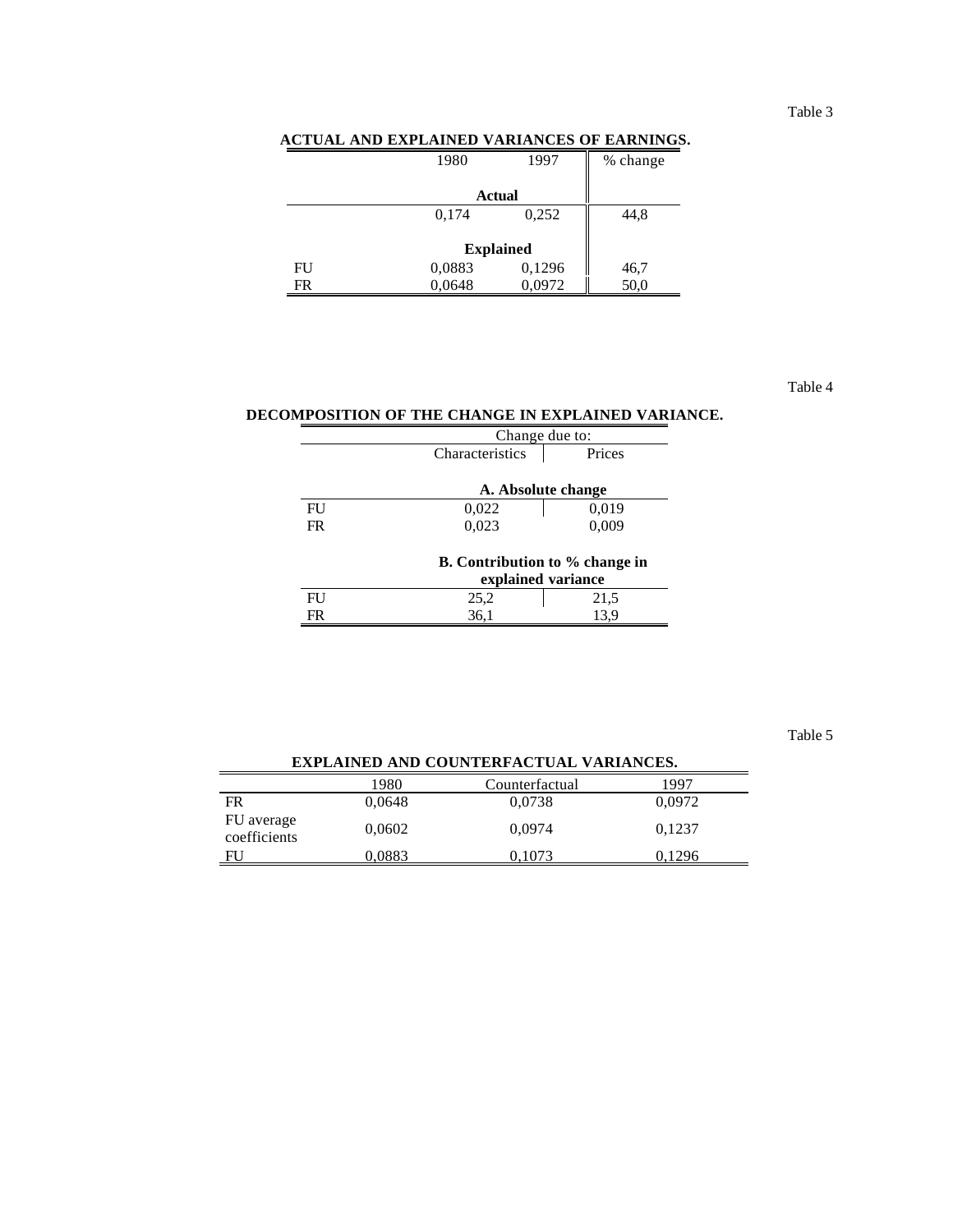#### **REFERENCES**

- Abowd, J., F. Kramarz and D. Margolis (1999). "High Wage Workers and High Wage Firms", *Econometrica*, vol. 67(2).
- Basu, S. (1996), "Procyclical Productivity: Increasing Returns or Cyclical Utilisation", *Quarterly Journal of Economics*, Vol. 111.
- Brandolini, A. (2000). "Appunti per una storia della distribuzione del reddito in Italia nel secondo dopoguerra". *Rivista di storia economica*, 16, 215-230.
- Brandolini, A., P. Cipollone and P. Sestito (2002). «Earnings Dispersion, Low Pay and Household Poverty in Italy, 1977-1998». In D. Cohen, T. Piketty and G. Saint-Paul (eds.), *The Economics of Rising Inequalities*, pp. 225-264. Oxford: Oxford University Press.
- Casavola, P., P. Cipollone and P. Sestito (1999). "Determinants of Pay in the Italian Labor Market: Jobs and Workers". In J. C. Haltiwanger, J. I. Lane, J. R. Spletzer, J. J. M. Theeuwes and K. R. Troske (eds.), *The Creation and Analysis of Employer-Employee Matched Data*, 25-58. Amsterdam: North Holland.
- DiNardo, J. E., N. Fortin and T. Lemieux (1996), "Labor Market Institutions and the Distribution of Wages, 1973-1992: A Semiparametric Approach", *Econometrica*, 64, 1001-1044.
- Erickson, C. L., and A. Ichino (1995). "Wage Differentials in Italy: Market Forces, Institutions, and Inflation". In R. B. Freeman and L. F. Katz (eds.), *Differences and Changes in Wage Structures*, 265-305. Chicago, IL: University of Chicago Press.
- Juhn, C., K. M. Murphy and B. Pierce (1993). "Wage Inequality and the Rise in Returns to Skill", *Journal of Political Economy*, 101, 410-442.
- Lee, S. D. (1999). "Wage Inequality in the United States During the 1980s: Rising Dispersion or Falling Minimum Wage?" *The Quarterly Journal of Economics*.
- Lemieux, T. (2004). "Composition Effects, Wage Measurement, and the growth in the Within-Group Wage Inequality", mimeo.
- Manacorda, M. (2000). "The Fall and Rise of Earnings Inequality in Italy. A Semiparametric Analysis of the Role of Institutional and Market Forces". UC Berkeley, Center for Labor Economics, Mimeo.
- Olley, S. and A. Pakes (1996), "The Dynamics of Productivity in the Telecommunication Equipment Industries", *Econometrica,* Vol. 64.
- Regalia, I., M. Regini and E. Reyneri (1978). "Labour Conflicts and Industrial Relations in Italy". In C. Crouch and A. Pizzorno (eds.), *The Resurgence of Class Conflict in Western Europe since 1968*, vol. I. National Studies, 101-158. London and Basingstoke: Macmillan.
- Regalia, I., and M. Regini (1996). "Sindacato e relazioni industriali". In *Storia dell'Italia repubblicana. Volume III. L'Italia nella crisi mondiale. L'ultimo ventennio. I. Economia e società*, 777-836. Torino: Einaudi.